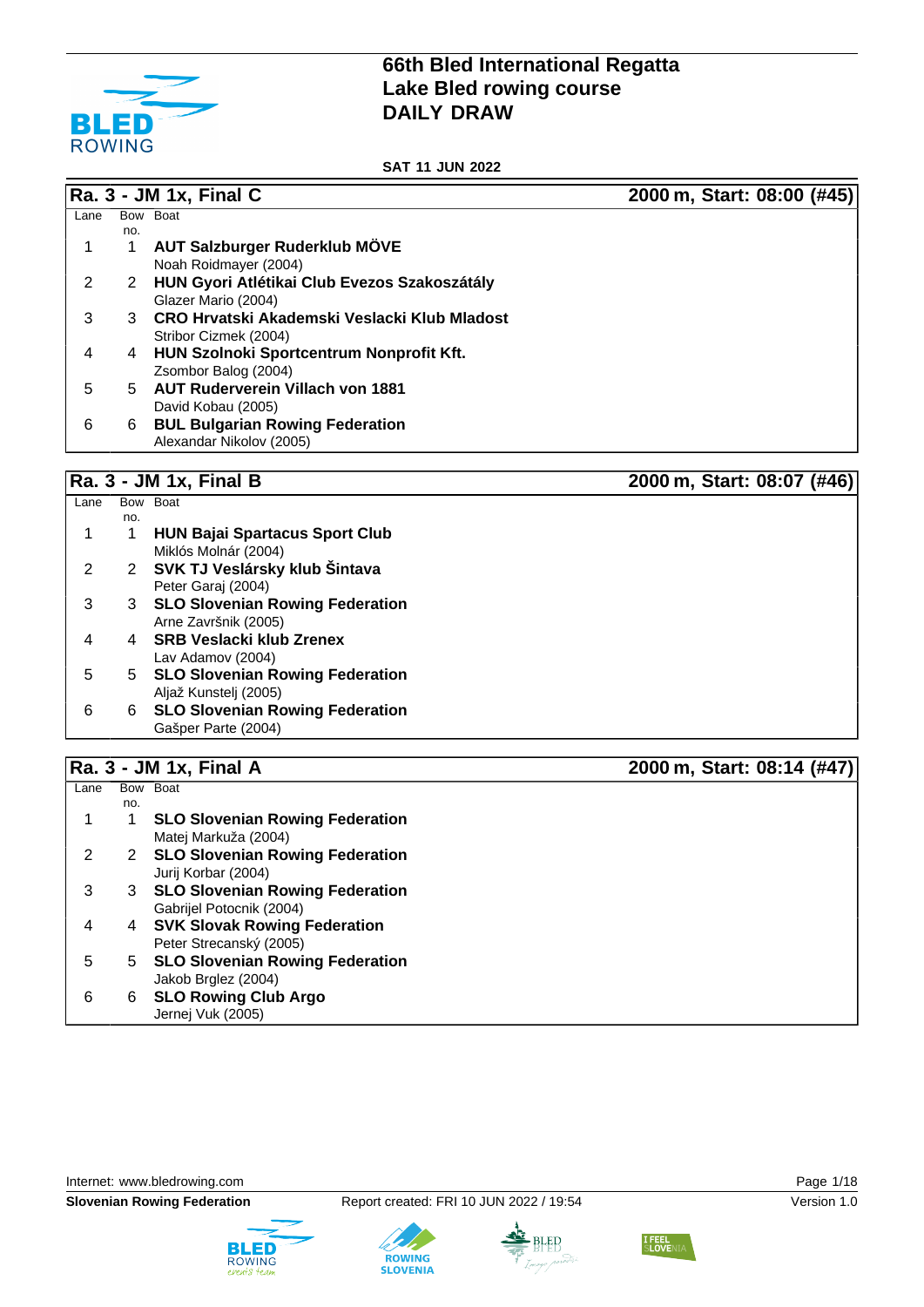

### **SAT 11 JUN 2022**

**Ra. 4 - JW 1x, Final B 2000 m, Start: 08:21 (#48)**

| Lane |     | Bow Boat                                     |
|------|-----|----------------------------------------------|
|      | no. |                                              |
|      |     | HUN Gyori Atlétikai Club Evezos Szakoszátály |
|      |     | Fuzi Boglarka (2005)                         |
| 2    | 2   | <b>HUN Bajai Spartacus Sport Club</b>        |
|      |     | Blanka Derekas (2005)                        |
| 3    | 3.  | <b>AUT Ruderclub Wels</b>                    |
|      |     | Emma Damberger (2004)                        |
| 4    |     | SLO Veslaški klub Bled                       |
|      |     | Maša Churkina (2004)                         |
| 5    | 5.  | <b>BUL Bulgarian Rowing Federation</b>       |
|      |     | Andrea Karagyozova (2005)                    |
| 6    | 6   | <b>CRO Veslacki Klub Zagreb</b>              |
|      |     | Enola Kharboutly (2004)                      |
|      |     |                                              |

### **Ra. 4 - JW 1x, Final A 2000 m, Start: 08:28 (#49)**

Lane Bow Boat no. 1 1 **CRO Veslacki Klub Trešnjevka** Elena Grncarovski (2004) 2 2 **AUT Ruderverein Villach von 1881** Selina Bugelnig (2005) 3 3 **SLO Slovenian Rowing Federation** Jana Dremelj (2004) 4 4 **SRB Veslacki klub Smederevo** Milka Zdjelar (2004) 5 5 **SLO Veslaški klub Bled** Amber Cop (2005) 6 6 **HUN Hungarian Rowing Federation** Luca Pádár (2005)

### **Ra. 5 - JM 2-, Final B 2000 m, Start: 08:35 (#51)**

| Lane |     | Bow Boat                                                       |
|------|-----|----------------------------------------------------------------|
|      | no. |                                                                |
|      |     | <b>SLO Rowing Club Ljubljanica</b>                             |
|      |     | Vid Milisav Ribaric (2004), Jakob Pejovic (2004)               |
|      |     | 2 SUI Seeclub Luzern                                           |
|      |     | Lio Lampkowski (2004), Thaddaus Lange (2005)                   |
| З    |     | 3 AUT Ruderverein Villach von 1881                             |
|      |     | Anton Pfurtscheller (2007), Christoph Spath-Glantschnig (2007) |
| 4    |     | 4 CRO Veslacki Klub Zagreb                                     |
|      |     | Goran Batoš (2005), Adam Cuckovic (2004)                       |

Internet: [www.bledrowing.com](http://www.bledrowing.com) Page 2/18







**ROWING** 



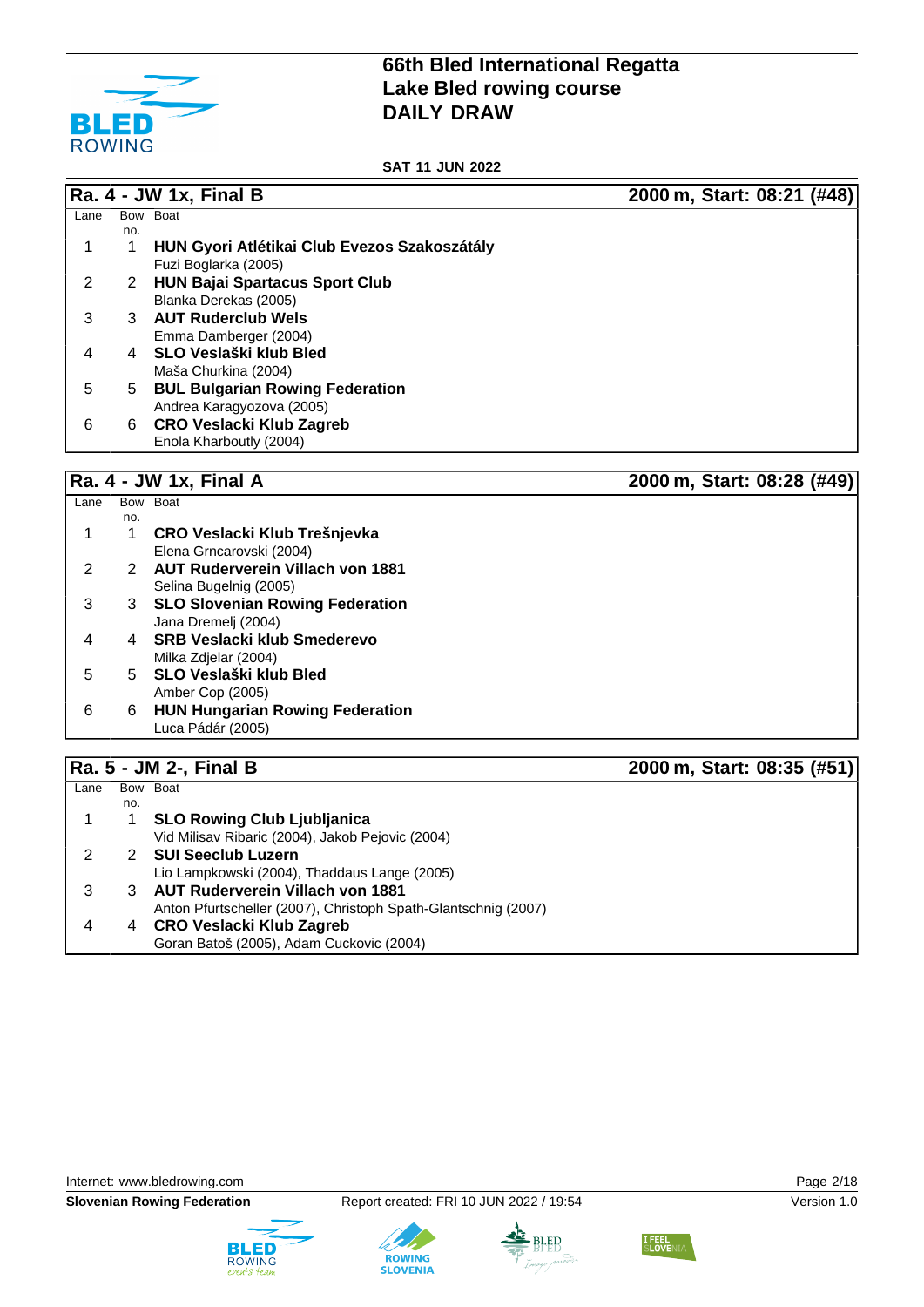

**SAT 11 JUN 2022**

|      |     | <b>Ra. 5 - JM 2-, Final A</b>                       | 2000 m, Start: 08:42 (#52) |
|------|-----|-----------------------------------------------------|----------------------------|
| Lane |     | Bow Boat                                            |                            |
|      | no. |                                                     |                            |
|      |     | <b>AUT WRC Pirat / WRK Argonauten</b>               |                            |
|      |     | Adam Cech (2006), Timon Schulte-Umberg (2006)       |                            |
| 2    |     | 2 AUT Ruderverein Nautilus v.1878 Klagenfurt        |                            |
|      |     | Nicolas Zwanziger (2005), Cillian Zwanziger (2005)  |                            |
| 3    | 3   | AUT RV Albatros Klagenfurt / RV Villach v. 1881     |                            |
|      |     | Nikolaus Strauss (2005), Bernd Pfurtscheller (2005) |                            |
| 4    | 4   | <b>HUN Hungarian Rowing Federation</b>              |                            |
|      |     | Máté Kiss (2004), Bernát Hauser (2004)              |                            |
| 5    | 5   | <b>HUN Hungarian Rowing Federation</b>              |                            |
|      |     | Ádám Rankó (2004), Bence Kiss (2004)                |                            |
| 6    | 6   | CRO Veslacki Klub Trešnjevka                        |                            |
|      |     | Frane Krišto (2004), David Fran (2004)              |                            |
|      |     |                                                     |                            |

**Ra. 6 - JW 2-, Final A 2000 m, Start: 08:49 (#53)**

|      |     | Ra. 7 - JM 2x, Final B                                                            | 2000 m, Start: 08:56 (#54) |
|------|-----|-----------------------------------------------------------------------------------|----------------------------|
|      |     |                                                                                   |                            |
|      |     | Eniko Lukácsovics (2006), Kíra Lipták (2006)                                      |                            |
| 6    | 6   | Lilla Takó (2007), Bianka Juhász (2007)<br>HUN Magyar Testgyakorlók Köre Budapest |                            |
| 5    | 5   | <b>HUN Szolnoki Sportcentrum Nonprofit Kft.</b>                                   |                            |
|      |     | Dóra Szente (2006), Szonja Bagdács (2006)                                         |                            |
| 4    | 4   | HUN Magyar Testgyakorlók Köre Budapest                                            |                            |
|      |     | Isabella Loh (2004), Nina Bartl (2004)                                            |                            |
| 3    | 3   | <b>AUT Erster Wiener Ruderclub LIA</b>                                            |                            |
|      |     | Zsófia Sándor (2004), Hella Bencsics (2005)                                       |                            |
| 2    | 2   | <b>HUN Hungarian Rowing Federation</b>                                            |                            |
|      |     | Barbara Horváth (2005), Ajna Kiss (2005)                                          |                            |
|      |     | HUN Szolnoki Sportcentrum Nonprofit Kft.                                          |                            |
|      | no. |                                                                                   |                            |
| Lane |     | Bow Boat                                                                          |                            |

| Lane |     | Bow Boat                                        |  |
|------|-----|-------------------------------------------------|--|
|      | no. |                                                 |  |
|      |     | <b>AUT RV Albatros Klagenfurt / RV Albatros</b> |  |
|      |     | Peter Litzllachner (2005), Leo Oswald (2004)    |  |
|      |     | <b>BUL Armeetz / CSKA</b>                       |  |
|      |     | Iliyan Stoilov (2005), Yoan Ivanov (2005)       |  |
|      |     | <b>SRB Veslacki klub Tamiš</b>                  |  |
|      |     | Lazar Kovacevic (2005), Andrija Rankovic (2005) |  |

Internet: [www.bledrowing.com](http://www.bledrowing.com) **Page 3/18** 





**Slovenian Rowing Federation** Report created: FRI 10 JUN 2022 / 19:54 Version 1.0



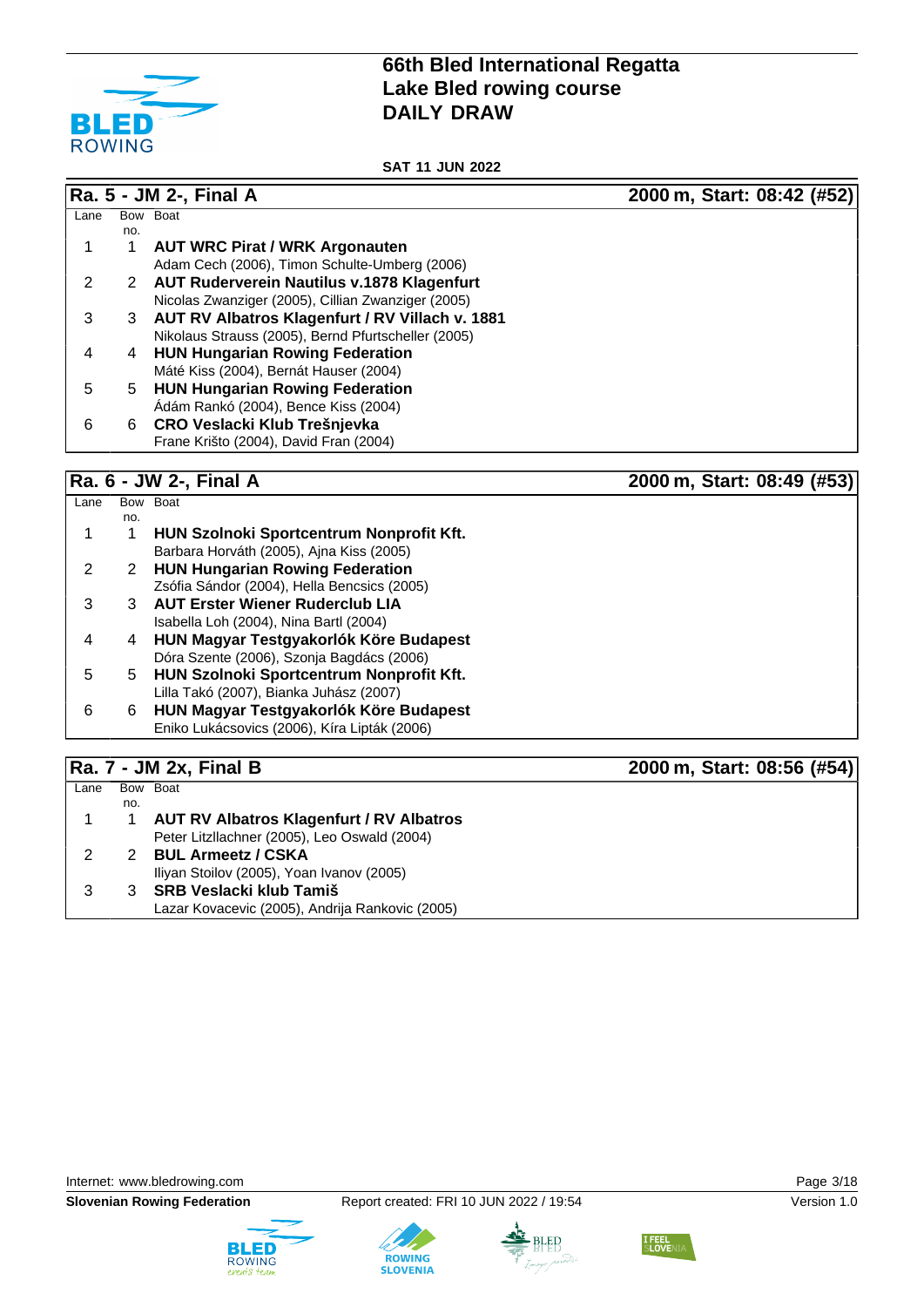

**SAT 11 JUN 2022**

|      |     | Ra. 7 - JM 2x, Final A                        | 2000 m, Start: 09:03 (#55) |
|------|-----|-----------------------------------------------|----------------------------|
| Lane |     | Bow Boat                                      |                            |
|      | no. |                                               |                            |
|      |     | AUT WRC Pirat / 1. Wiener RC LIA              |                            |
|      |     | Reischl Leo (2005), Aleks Svetina (2005)      |                            |
| 2    | 2   | <b>HUN Hungarian Rowing Federation</b>        |                            |
|      |     | Dominik Dávid (2004), Bálint Kocsis (2005)    |                            |
| 3    | 3   | <b>CRO Croatian Rowing Federation</b>         |                            |
|      |     | Nikola Kontrec (2005), Joshua Nicoscia (2004) |                            |
| 4    | 4   | <b>CRO Croatian Rowing Federation</b>         |                            |
|      |     | Marin Smoljanovic (2004), Ivan Talaja (2005)  |                            |
| 5    | 5.  | <b>HUN Hungarian Rowing Federation</b>        |                            |
|      |     | Ádám Igar (2004), István Althammer (2004)     |                            |
| 6    | 6   | HUN Gyori Atlétikai Club Evezos Szakoszátály  |                            |
|      |     | Gasztonyi Barnabás (2005), Romeo Toth (2005)  |                            |

**Ra. 8 - JW 2x, Final A 2000 m, Start: 09:10 (#56)**

| Lane |     | Bow Boat                                               |
|------|-----|--------------------------------------------------------|
|      | no. |                                                        |
|      |     | CRO Hrvatski Akademski Veslacki Klub Mladost           |
|      |     | Petra Ramljak (2004), Reina Rimbaldo (2005)            |
|      |     | <b>HUN Hungarian Rowing Federation</b>                 |
|      |     | Eszter Kovács (2005), Klaudia Majsa (2006)             |
| 3    | 3   | AUT RV Villach v. 1881 / RV Nautilus v.1878 Klagenfurt |
|      |     | Valentina Krug (2005), Magdalena Zelloth (2005)        |
| 4    | 4   | <b>HUN Hungarian Rowing Federation</b>                 |
|      |     | Dorina Dorusák (2005), Dóra Domokos (2005)             |
| 5    |     | 5 AUT Union RV Pöchlarn / RV Wiking Linz               |
|      |     | Emma Gutsjahr (2004), Greta Haider (2005)              |
| 6    | 6.  | <b>SVK Slovak Rowing Federation</b>                    |
|      |     | Anna Kublová (2005), Simona Weiszová (2006)            |
|      |     |                                                        |

## **Ra. 9 - LM 1x, Final B 2000 m, Start: 09:17 (#57)**

| Lane |     | Bow Boat                                                    |
|------|-----|-------------------------------------------------------------|
|      | no. |                                                             |
|      |     | SLO Veslaški klub Bled<br>Jure Hojkar (2003)                |
|      |     | 2 AUT Ruderverein "Albatros" Klagenfurt                     |
|      |     | Kristian Korenjak (2003)                                    |
|      |     | 3 SLO Rowing Club Ljubljanica<br>Jordan Arih Kranjec (2003) |
|      |     | 4 HUN Bajai Spartacus Sport Club                            |
|      |     | János Cselinácz (1996)                                      |









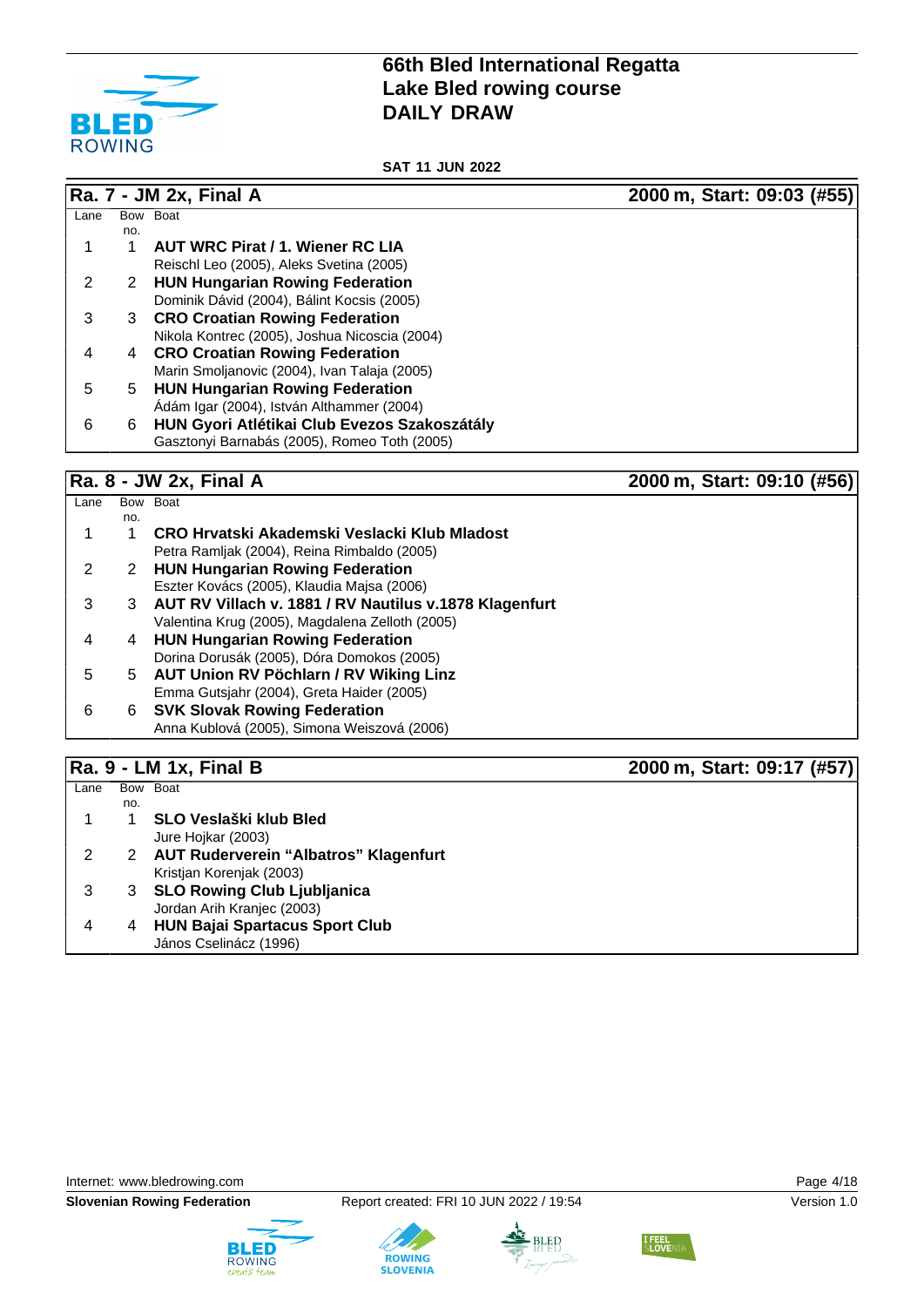

**SAT 11 JUN 2022**

| Ra. 9 - LM 1x, Final A |                          |                                         | 2000 m, Start: 09:24 (#58) |
|------------------------|--------------------------|-----------------------------------------|----------------------------|
| Lane                   |                          | Bow Boat                                |                            |
|                        | no.                      |                                         |                            |
|                        |                          | <b>AUT Ruderverein Wiking Linz</b>      |                            |
|                        |                          | Mario Minichberger (2003)               |                            |
| 2                      | 2                        | <b>AUT Ruderverein Villach von 1881</b> |                            |
|                        |                          | Bernd Gutschi (2002)                    |                            |
| 3                      | 3                        | <b>AUT Ruderverein Wiking Linz</b>      |                            |
|                        |                          | Konrad Hultsch (2001)                   |                            |
| 4                      | 4                        | <b>HUN Külker Evezos Klub</b>           |                            |
|                        |                          | Bence Tamas (1992)                      |                            |
| 5                      | 5.                       | <b>HUN Hungarian Rowing Federation</b>  |                            |
|                        |                          | Vencel Galcsó (1998)                    |                            |
| 6                      | 6                        | <b>HUN Hungarian Rowing Federation</b>  |                            |
|                        |                          | Zalán Fekete (2003)                     |                            |
|                        |                          |                                         |                            |
|                        | $\overline{\phantom{a}}$ | .<br>--<br>. .                          | ----<br>___                |

## **Ra. 10 - LW 1x, Final A 2000 m, Start: 09:31 (#59)**

Lane Bow Boat no. 1 1 **BUL Cherpokov** Antoaneta Karaivanova (2000) 2 2 **AUT Wiener Ruderklub Donau** Anna Schäfer (2001) 3 3 **SLO Slovenian Rowing Federation** Ruby Cop (2003) 4 4 **SUI Seeclub Luzern** Julia Ruckli (1998) 5 5 **CRO Croatian Rowing Federation** Dora Dragicevic (1996) 6 6 **HUN Gyori Atlétikai Club Evezos Szakoszátály** Ott Anna (1999) **Ra. 11 - JM 4-, Final B 2000 m, Start: 09:38 (#60)**

| Lane |     | Bow Boat                                                                              |
|------|-----|---------------------------------------------------------------------------------------|
|      |     |                                                                                       |
|      | no. |                                                                                       |
|      |     | <b>SLO VK Dravske elektrarne Maribor</b>                                              |
|      |     |                                                                                       |
|      |     | Leo Hedl (2005), Niko Safran (2004), Miha Lobnik (2005), Liam Stuart Edmonston (2005) |
|      |     |                                                                                       |
|      |     | 2 HUN Mosonmagyaróvári Vizisport Egyesület                                            |
|      |     |                                                                                       |
|      |     | Mátyás Demkó (2006), Ádám Hegedüs (2006), László Ko (2005), Patrik Varga (2006)       |
|      |     |                                                                                       |







**ROWING** 



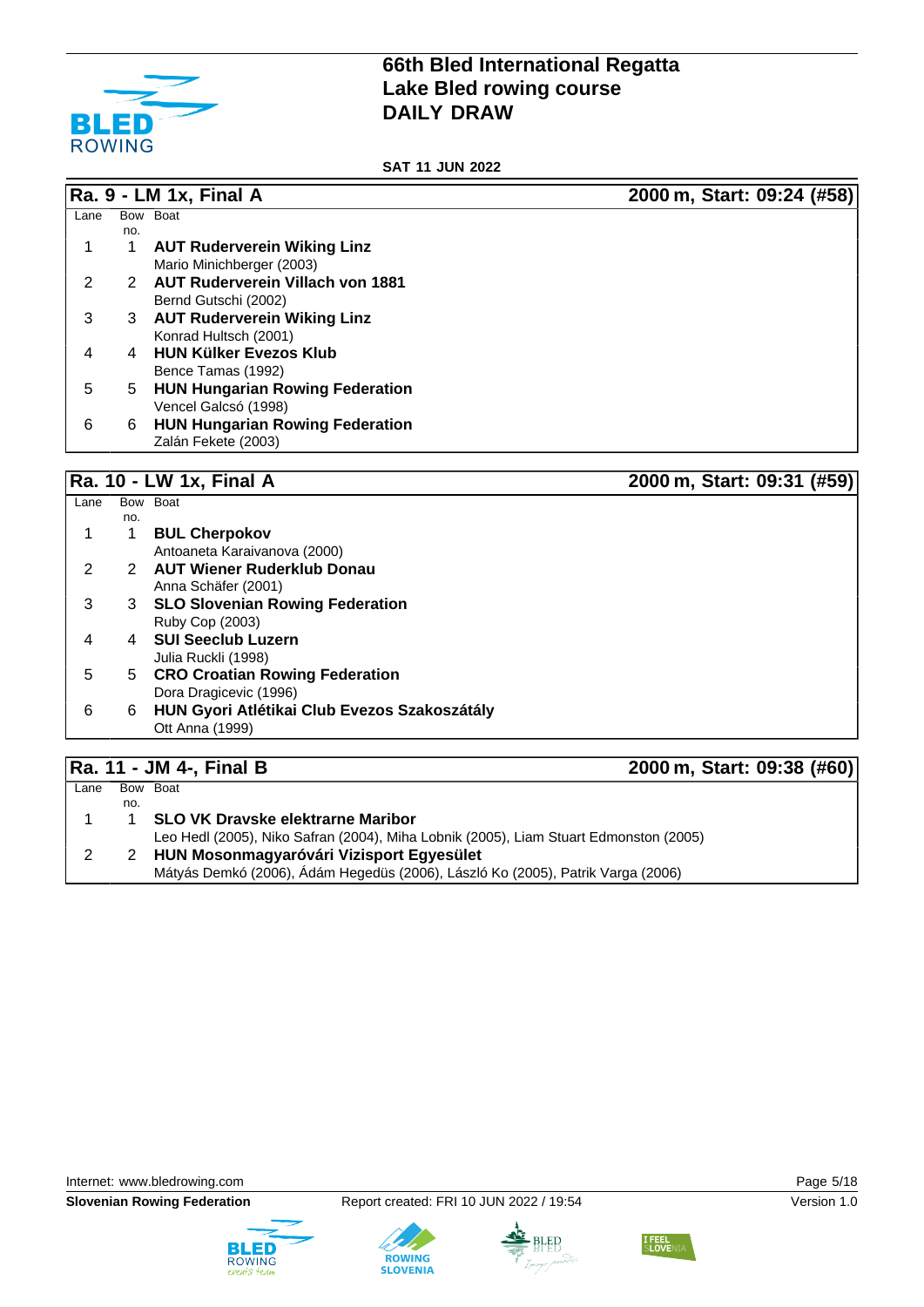

**SAT 11 JUN 2022**

## **Ra. 11 - JM 4-, Final A 2000 m, Start: 09:45 (#61)**

| Lane |     | Bow Boat                                                                                        |
|------|-----|-------------------------------------------------------------------------------------------------|
|      | no. |                                                                                                 |
|      |     | <b>HUN Hungarian Rowing Federation</b>                                                          |
|      |     | Ferenc Szigeti (2005), Amir Shah (2004), Áron Boros (2006), Péter László Gasztonyi (2005)       |
| 2    |     | 2 AUT Erster Wiener Ruderclub LIA                                                               |
|      |     | Daniel Wagner (2004), Elias Hautsch (2004), Julian Wienert (2005), Teodor-Tan Tschaikner (2004) |
| 3    | 3   | <b>CRO Croatian Rowing Federation</b>                                                           |
|      |     | Matej Terlevic (2004), Sven Thomas Banovic (2005), Matej Galic (2004), Lovre Puh (2004)         |
| 4    |     | 4 HUN Hungarian Rowing Federation                                                               |
|      |     | Marcell Zudor (2004), Narék Dedeyan (2004), Attila Geszti (2004), Olivér Boros (2004)           |
| 5    |     | 5 HUN Hungarian Rowing Federation                                                               |
|      |     | Áron Kalmár (2005), Ádám Csizmadia (2005), Simon Kunstár (2005), Ágoston Pálmai (2005)          |
| 6    | 6   | <b>HUN Szegedi Vízisport Egyesület</b>                                                          |
|      |     | Kristóf Horpácsy (2005), Patrik Lukács (2004), Márton Hajdú (2006), Bálint Pálka (2006)         |

**Ra. 12 - JW 4-, Final A 2000 m, Start: 09:52 (#62)**

| Lane |     | Bow Boat                                                                                               |
|------|-----|--------------------------------------------------------------------------------------------------------|
|      | no. |                                                                                                        |
|      |     | <b>AUT Linzer Ruderverein Ister</b>                                                                    |
|      |     | Nina Müllner (2005), Lilly Maria Hobelsberger (2005), Paula Maria Bauer (2005), Alexandra Handl (2005) |
|      |     | <b>HUN Szolnoki Sportcentrum / GYAC Evezos</b>                                                         |
|      |     | Lili Romsics (2004), Réka Volter (2004), Eszter Holpert (2005), Gabriella Dudás (2005)                 |

## **Ra. 13 - JM 4x, Final A 2000 m, Start: 09:59 (#63)**

| Lane |     | Bow Boat                                                                                       |
|------|-----|------------------------------------------------------------------------------------------------|
|      | no. |                                                                                                |
|      |     | CRO Veslacki Klub Jadran - Rijeka                                                              |
|      |     | Leo Cucak (2005), Dominik Biruš (2004), Roko Rafael Katic (2005), Loren Horvat (2005)          |
| 2    |     | 2 CRO Veslacki Klub Neptun                                                                     |
|      |     | MARO MOJAS (2005), TONI PULIC (2005), VICKO SOLETIC (2004), VITO SUTALO (2007)                 |
| 3    |     | 3 SRB Veslacki klub Danubius 1885                                                              |
|      |     | Ognjen Dukic (2005), Dejan Manojlovic (2005), Marko Fratucan (2005), Nemanja Kesic (2005)      |
| 4    | 4   | AUT RV Wiking Linz / WSV Ottensheim / Linzer RV Ister                                          |
|      |     | Paul Schinnerl (2007), Marlon Kasterka (2007), Ruben Griesfelder (2006), Jonas Campbell (2006) |
| 5.   | 5   | AUT RV Albatros Klagenfurt / RV Villach v. 1881 / RC Wels / 1. Wiener RC LIA                   |
|      |     | Uli Oswald (2004), Stefan Gigacher (2004), Lorenz Reitzinger (2005), Noe Plotitza (2005)       |
| 6    | 6   | <b>AUT RV Wiking Linz / WSV Ottensheim</b>                                                     |
|      |     | Noah Wittendorfer (2004), Jakob Krause (2005), Jakob Marchewa (2004), Moritz Schöppl (2005)    |

## **Ra. 14 - JW 4x, Final A 2000 m, Start: 10:06 (#64)**

| Lane |     | Bow Boat                                                                                  |
|------|-----|-------------------------------------------------------------------------------------------|
|      | no. |                                                                                           |
|      |     | AUT WSV Ottensheim / Salzburger RK MÖVE / RV Wiking Linz                                  |
|      |     | Linda Weitmann (2005), Theresa Berger (2005), Emma Rainer (2005), Katharina Nagler (2005) |
|      |     | 2 HUN MTK Budapest / SZVE                                                                 |
|      |     | Krisztina Temesi (2005), Miriam Kovács (2005), Orsolya Molnár (2005), Laura Mácsai (2005) |
|      |     | 3 HUN Hungarian Rowing Federation                                                         |
|      |     | Anna Schrieber (2004), Zsófia Angyal (2004), Szonja Balázs (2004), Zsófia Nagy (2006)     |





**ROWING**<br>SLOVENIA

LED

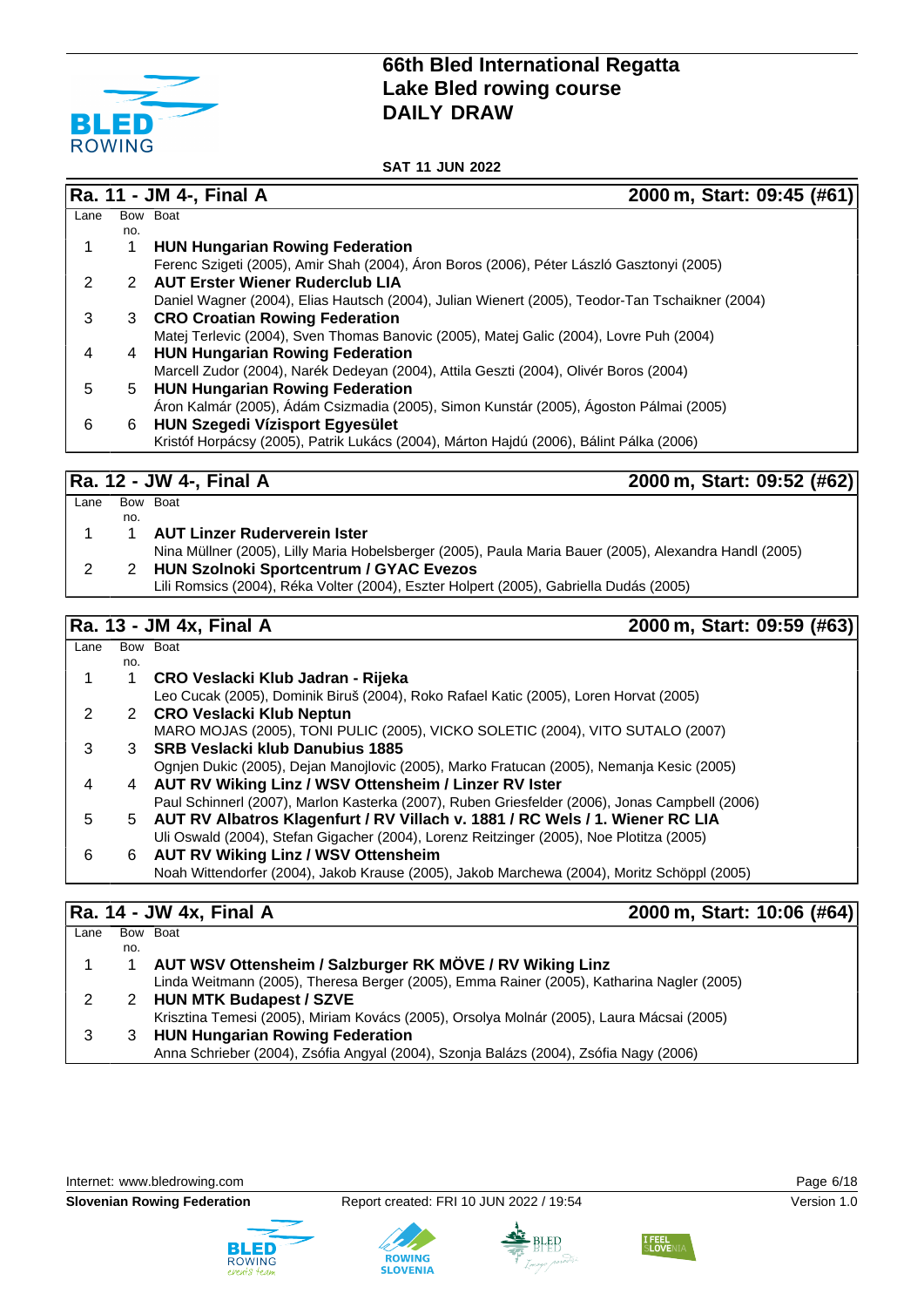

**SAT 11 JUN 2022**

### **Ra. 15 - BJM 1x, Final C 2000 m, Start: 10:13 (#65)**  $Lane$ no. Bow Boat 1 1 **CRO Croatian Rowing Federation** Petar Jukic (2006) 2 2 **SUI Seeclub Luzern** Mark Studhalter (2007) 3 3 **AUT Erster Wiener Ruderclub LIA** Joe Koch-Daubrawa (2006) 4 4 **SLO Veslaški klub Bled** Nikola Halleger (2006) 5 5 **SLO Veslaški klub Bled** Gal Zorman (2006) 6 6 **SLO Rowing Club Ljubljanica** Luka Valic (2007)

## **Ra. 15 - BJM 1x, Final B 2000 m, Start: 10:20 (#66)**

| Lane |     | Bow Boat                               |
|------|-----|----------------------------------------|
|      | no. |                                        |
|      |     | <b>SRB Veslacki klub Smederevo</b>     |
|      |     | Jovan Marinkovic (2007)                |
| 2    | 2   | SVK Slovenský veslársky klub           |
|      |     | Oliver Šimek (2006)                    |
| 3    | 3   | <b>AUT Erster Wiener Ruderclub LIA</b> |
|      |     | Moritz Beran (2007)                    |
| 4    | 4   | <b>SRB Veslacki klub Graficar</b>      |
|      |     | Ognien Dobric (2007)                   |
| 5    | 5.  | <b>CRO Croatian Rowing Federation</b>  |
|      |     | Petar Simone (2006)                    |
| 6    | 6.  | CRO Veslacki Klub Krka                 |
|      |     | Franko Dobra (2007)                    |
|      |     |                                        |

### **Ra. 15 - BJM 1x, Final A 2000 m, Start: 10:27 (#67)**

| Lane |     | Bow Boat                               |
|------|-----|----------------------------------------|
|      | no. |                                        |
|      |     | <b>AUT Erster Wiener Ruderclub LIA</b> |
|      |     | Max Kofler (2006)                      |
| 2    | 2   | SRB Veslacki klub Begej 1883           |
|      |     | Miloš Lavirac (2006)                   |
| 3    | 3   | <b>SRB Veslacki klub Palic</b>         |
|      |     | Sergej Cipak (2006)                    |
| 4    | 4   | <b>BUL Armeetz</b>                     |
|      |     | Maksim Atanasov (2007)                 |
| 5    | 5   | <b>HUN Bajai Spartacus Sport Club</b>  |
|      |     | Gorán Veto (2006)                      |
| 6    | 6   | SVK Slovenský veslársky klub           |
|      |     | Michal Žemla (2006)                    |

### **Ra. 16 - BJW 1x, Final C - Ccncelled 2000 m, Start: 10:34 (#68)**

Lane Bow Boat no.

Internet: [www.bledrowing.com](http://www.bledrowing.com) Page 7/18



**Slovenian Rowing Federation** Report created: FRI 10 JUN 2022 / 19:54 Version 1.0





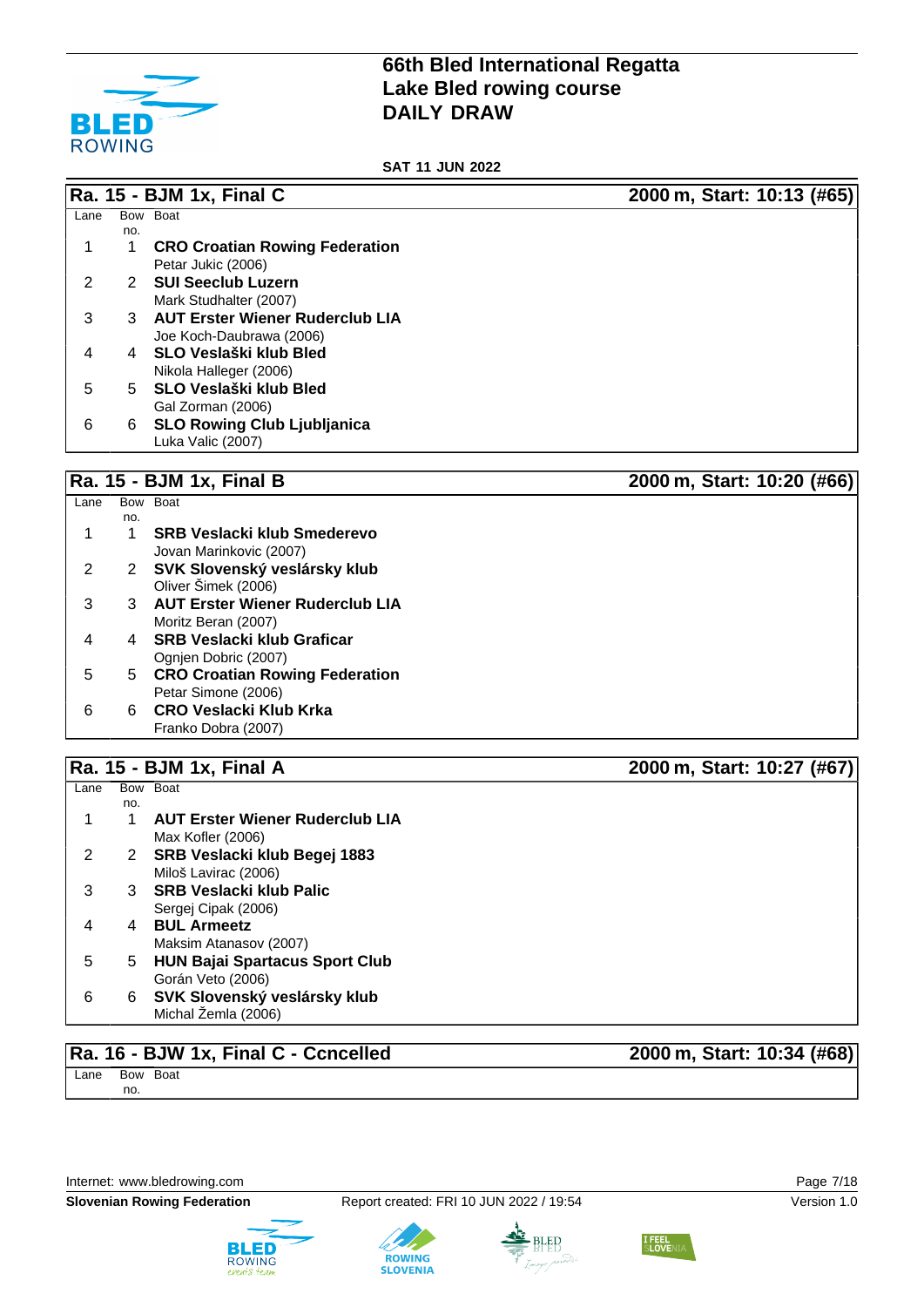

**SAT 11 JUN 2022**

|      |     | Ra. 16 - BJW 1x, Final B                | 2000 m, Start: 10:41 (#69) |
|------|-----|-----------------------------------------|----------------------------|
| Lane |     | Bow Boat                                |                            |
|      | no. |                                         |                            |
|      |     | <b>AUT Wassersportverein Ottensheim</b> |                            |
|      |     | Sophia Bötscher (2006)                  |                            |
| 2    |     | 2 AUT Ruderverein Villach von 1881      |                            |
|      |     | Antonia Gigacher (2006)                 |                            |
| 3    | 3   | SLO Veslaški klub Bled                  |                            |
|      |     | Blažka Sedovšek (2008)                  |                            |
| 4    | 4   | <b>AUT Wiener Ruderklub Argonauten</b>  |                            |
|      |     | Franziska Stögerer (2007)               |                            |
| 5    |     | 5 SLO Veslaški klub Bled                |                            |
|      |     | Nika Janjuševic (2006)                  |                            |
| 6    | 6   | <b>SLO Rowing Club Argo</b>             |                            |
|      |     | Andreja Jurišic (2007)                  |                            |

# **Ra. 16 - BJW 1x, Final A 2000 m, Start: 10:48 (#70)**

| Lane |     | Bow Boat                                 |
|------|-----|------------------------------------------|
|      | no. |                                          |
|      |     | <b>BUL Armeetz</b>                       |
|      |     | Rumyana Stoyanova (2008)                 |
| 2    |     | 2 SLO Veslaški klub Bled                 |
|      |     | Sara Sedovšek (2006)                     |
| 3    |     | 3 SLO VK Dravske elektrarne Maribor      |
|      |     | Lara Cas (2006)                          |
| 4    | 4   | <b>CRO Croatian Rowing Federation</b>    |
|      |     | Lana Tucic (2006)                        |
| 5    | 5.  | <b>CRO Croatian Rowing Federation</b>    |
|      |     | Dora Balic (2006)                        |
| 6    | 6.  | <b>SLO VK Dravske elektrarne Maribor</b> |
|      |     | Hana Indihar (2007)                      |
|      |     |                                          |

# **Ra. 17 - BJM 2x, Final B 2000 m, Start: 10:55 (#71)**

| Lane |     | Bow Boat                                        |
|------|-----|-------------------------------------------------|
|      | no. |                                                 |
|      |     | <b>AUT Linzer RV Ister / RC Wels</b>            |
|      |     | Leo Labak (2006), Balduin Reitzinger (2007)     |
| 2    |     | 2 SLO Veslaški klub Bled                        |
|      |     | Jaka Dolar (2006), Paskal Ažman (2006)          |
| 3    | 3   | SRB Veslacki klub Begej 1883                    |
|      |     | Vuk Božic (2006), Ognjen Kostin (2006)          |
| 4    | 4   | <b>BUL CSKA</b>                                 |
|      |     | Georgi Karamanov (2007), Kaloyan Ladzhov (2007) |
| 5    |     | 5 AUT WRC Pirat / WRK Argonauten                |
|      |     | Max Cagal (2007), Hippolyte Langlois (2006)     |
| 6    | 6   | <b>SLO Rowing Club Ljubljanica</b>              |
|      |     | Matija Valant Karat (2007), Nejc Kosmac (2006)  |

Internet: [www.bledrowing.com](http://www.bledrowing.com) **Page 8/18** 





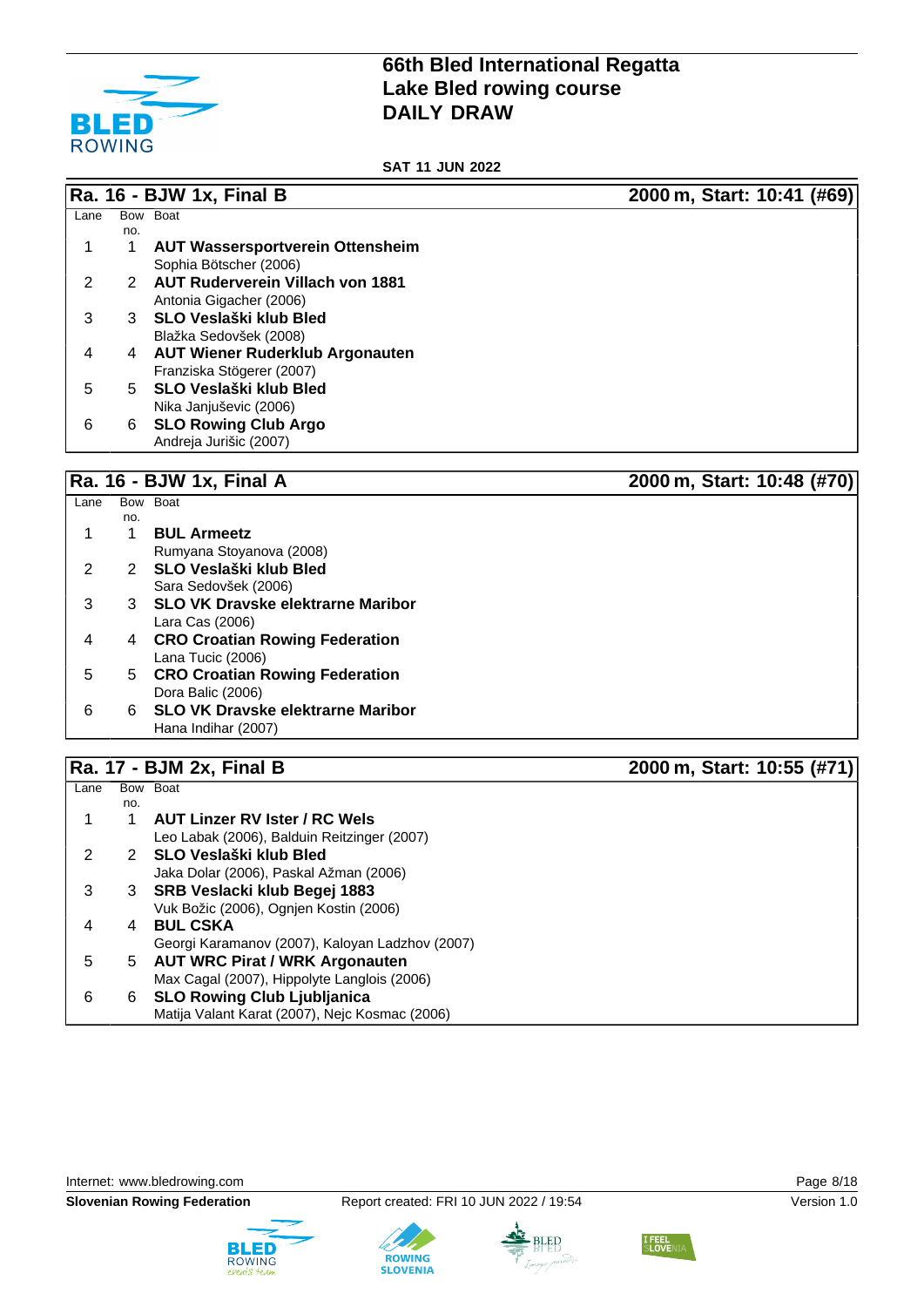

**SAT 11 JUN 2022**

## **Ra. 17 - BJM 2x, Final A 2000 m, Start: 11:02 (#72)**

|   | Lane | <b>Bow</b> | <b>Boat</b>                                     |
|---|------|------------|-------------------------------------------------|
|   |      | no.        |                                                 |
|   |      |            | <b>BUL Akademik Sofia</b>                       |
|   |      |            | Hristo Velikov (2006), Mario Neykov (2006)      |
|   | 2    |            | 2 CRO Veslacki Klub Krka                        |
|   |      |            | Jakov Slavica (2007), Marko Martinovic (2007)   |
| 3 |      | 3          | <b>HUN Szolnoki Sportcentrum / MTK Budapest</b> |
|   |      |            | Dániel Drávucz (2007), Sámuel Gottfried (2006)  |
| 4 |      | 4          | <b>SRB VK Danubius / VK Smederevo</b>           |
|   |      |            | Marko Maric (2006), Lazar Zivanovic (2006)      |
| 5 |      | 5          | <b>CRO Croatian Rowing Federation</b>           |
|   |      |            | Jakov Horvat (2007), Lovro Rudec (2007)         |
| 6 |      | 6          | <b>CRO Croatian Rowing Federation</b>           |
|   |      |            | Marko Jurcic (2006), Toma Pavicic (2007)        |

## **Ra. 18 - BJW 2x, Final B 2000 m, Start: 11:09 (#74)**

| Lane |     | Bow Boat                                   |
|------|-----|--------------------------------------------|
|      | no. |                                            |
|      |     | <b>HUN Danubius Nemzeti Hajós Egylet</b>   |
|      |     | Natasa Dér (2007), Abigél Kovácsy (2007)   |
|      |     | HUN Magyar Testgyakorlók Köre Budapest     |
|      |     | Anna Elekes (2007), Emma Vágó (2007)       |
| З    |     | HUN Magyar Testgyakorlók Köre Budapest     |
|      |     | Zsófia Bálint (2007), Blanka Karajz (2007) |
| 4    | 4   | <b>HUN Danubius Nemzeti Hajós Egylet</b>   |
|      |     | Noa Régner (2007), Fanni Helfer (2007)     |
|      |     |                                            |

## **Ra. 18 - BJW 2x, Final A 2000 m, Start: 11:16 (#75)**

|      |     |                                                   | $\bullet$ , $\bullet$ |
|------|-----|---------------------------------------------------|-----------------------|
| Lane |     | Bow Boat                                          |                       |
|      | no. |                                                   |                       |
|      |     | CRO Veslacki Klub Trešnjevka                      |                       |
|      |     | Nika Rabic (2006), Hana Tužinski (2006)           |                       |
| 2    | 2   | <b>HUN Szegedi Vízisport Egyesület</b>            |                       |
|      |     | Lilla Mácsai (2007), Blanka Napsugár Szabó (2006) |                       |
| 3    | 3   | <b>CRO Croatian Rowing Federation</b>             |                       |
|      |     | Leni Baraba (2007), Laura Lalic (2006)            |                       |
|      | 4   | <b>BUL CSKA</b>                                   |                       |
|      |     | Yana Dimcheva (2007), Mihaela Metodieva (2006)    |                       |
| 5    | 5.  | <b>AUT Erster Wiener Ruderclub LIA</b>            |                       |
|      |     | Elizaveta Mazets (2006), Ines Wagner (2007)       |                       |
| 6    | 6   | <b>AUT Ruderverein Wiking Linz</b>                |                       |
|      |     | Alina Paroubek (2006), Isabella Baumann (2007)    |                       |









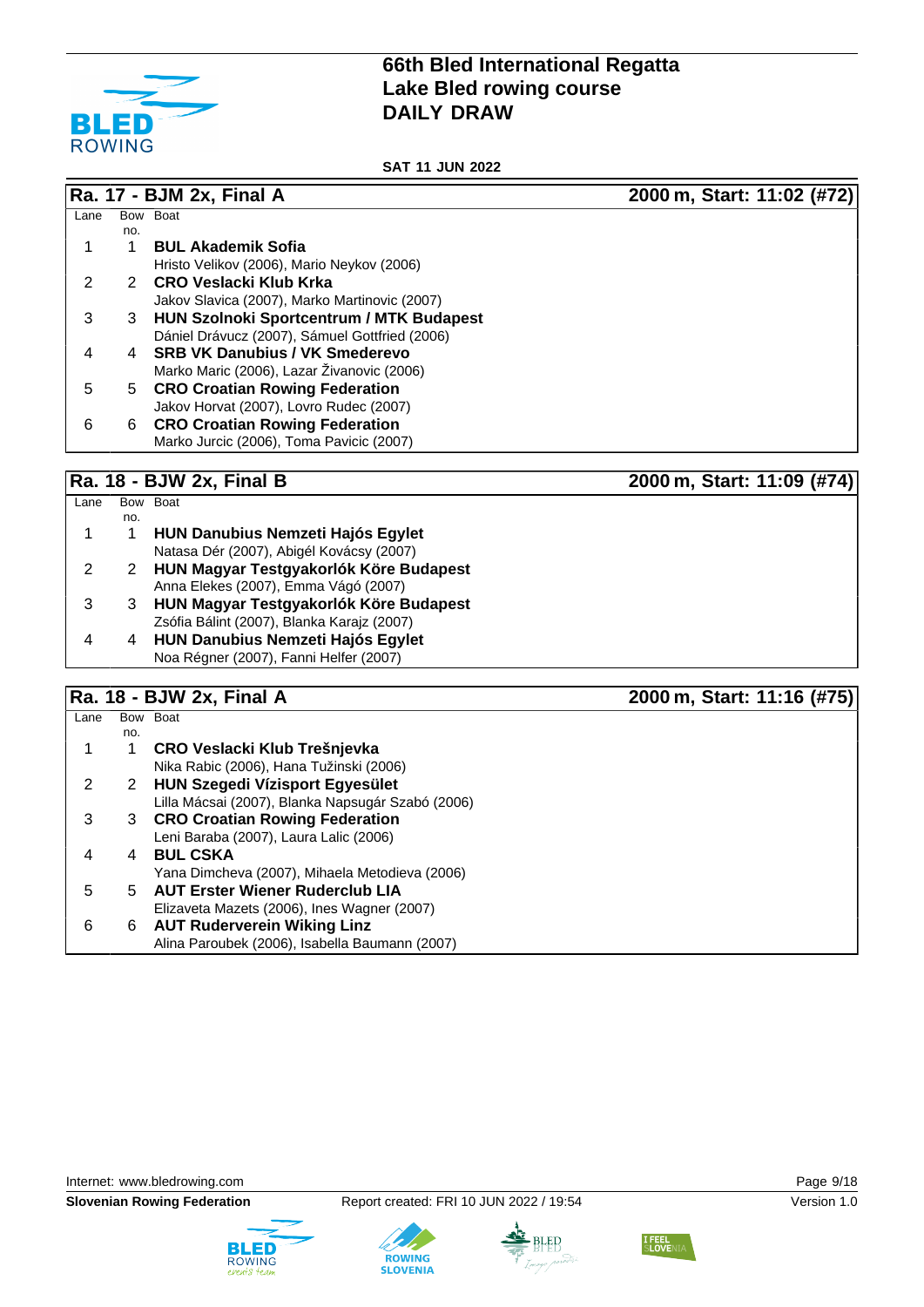

**SAT 11 JUN 2022**

|      |     | $\overline{Ra}$ . 19 - M 1x, Final B     | 2000 m, Start: 11:23 (#77) |
|------|-----|------------------------------------------|----------------------------|
| Lane |     | Bow Boat                                 |                            |
|      | no. |                                          |                            |
|      |     | CRO Hrvatski Veslacki Klub Mornar        |                            |
|      |     | Bartol Bucan (2003)                      |                            |
| 2    | 2   | <b>HUN Hungarian Rowing Federation</b>   |                            |
|      |     | Botond Tompits (2002)                    |                            |
| 3    | 3   | <b>AUT Ruderverein Wiking Linz</b>       |                            |
|      |     | Paul Hauser (2002)                       |                            |
| 4    | 4   | <b>SLO VK Dravske elektrarne Maribor</b> |                            |
|      |     | Oskar Marinic (2002)                     |                            |
| 5    | 5.  | SLO Veslaški klub Bled                   |                            |
|      |     | Isak Żvegelj (2000)                      |                            |
| 6    | 6.  | <b>SUI Seeclub Luzern</b>                |                            |
|      |     | Felician Bossart (2000)                  |                            |
|      |     |                                          |                            |

## **Ra. 19 - M 1x, Final A 2000 m, Start: 11:30 (#78)**

| Lane |     | Bow Boat                               |
|------|-----|----------------------------------------|
|      | no. |                                        |
|      |     | <b>AUT Wiener Ruder Club Donaubund</b> |
|      |     | Paul Heindl (1998)                     |
| 2    | 2   | <b>HUN Hungarian Rowing Federation</b> |
|      |     | Bence Szklenka (2001)                  |
| 3    | 3   | <b>SLO Slovenian Rowing Federation</b> |
|      |     | Rajko Hrvat (1986)                     |
| 4    | 4   | <b>CRO Croatian Rowing Federation</b>  |
|      |     | Damir Martin (1988)                    |
| 5    |     | 5 SLO Veslaški klub Bled               |
|      |     | Semen Kravchuk (2002)                  |
| 6    | 6   | <b>HUN Csepel Evezos Klub SE</b>       |
|      |     | Márton Hopp (1998)                     |
|      |     |                                        |

## **Ra. 20 - W 1x, Final B - Ccncelled 2000 m, Start: 11:37 (#79)**

Lane Bow Boat no.

# **Ra. 20 - W 1x, Final A 2000 m, Start: 11:44 (#80)**

|      | $1101.70 - 111.71$ $11101.71$ |                                        | $2000$ iii, Otal t. 1 i. TT ( $\pi$ 00 |
|------|-------------------------------|----------------------------------------|----------------------------------------|
| Lane |                               | Bow Boat                               |                                        |
|      | no.                           |                                        |                                        |
|      |                               | HUN Danubius Nemzeti Hajós Egylet      |                                        |
|      |                               | Boróka Elek (2001)                     |                                        |
| 2    | $2 -$                         | <b>HUN Hungarian Rowing Federation</b> |                                        |
|      |                               | Janka Zsíros (2000)                    |                                        |
| 3    | 3                             | <b>SLO Slovenian Rowing Federation</b> |                                        |
|      |                               | Nina Kostanjšek (1993)                 |                                        |
| 4    | 4                             | <b>HUN Hungarian Rowing Federation</b> |                                        |
|      |                               | Flóra Galcsó (2001)                    |                                        |
| 5    | 5.                            | AUT Korneuburger Ruderverein Alemannia |                                        |
|      |                               | Chiara Halama (1998)                   |                                        |
| 6    | 6.                            | <b>AUT Linzer Ruderverein Ister</b>    |                                        |
|      |                               | Birgit Pühringer (1989)                |                                        |
|      |                               |                                        |                                        |

Internet: [www.bledrowing.com](http://www.bledrowing.com) **Page 10/18** 





**ROWING**<br>SLOVENIA



**BLED**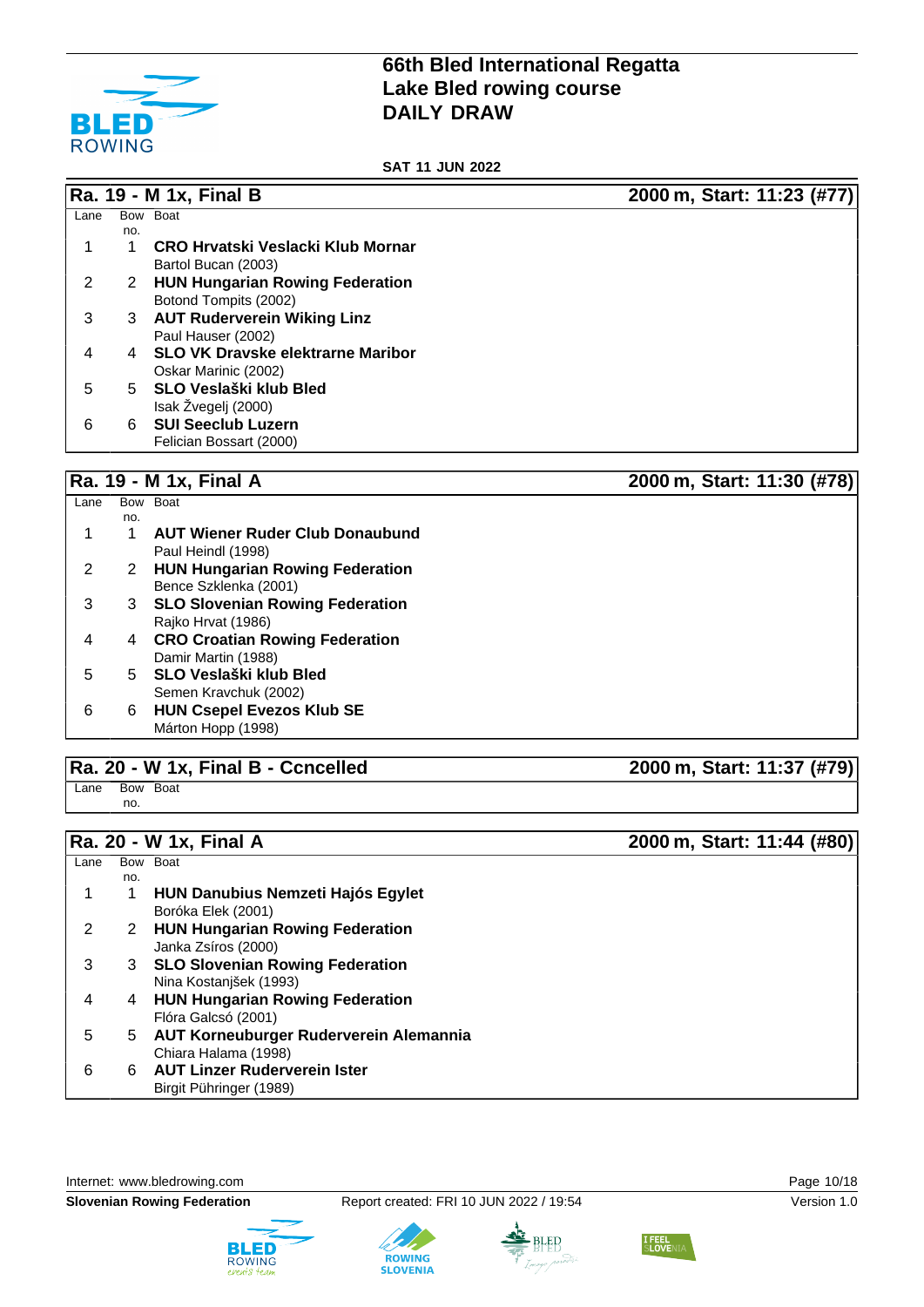

**SAT 11 JUN 2022**

### **Ra. 21 - M 2x, Final B 2000 m, Start: 11:51 (#81)**

| Lane |     | Bow Boat                                         |
|------|-----|--------------------------------------------------|
|      | no. |                                                  |
|      |     | <b>SUI Seeclub Luzern</b>                        |
|      |     | Raphael Studhalter (2002), Niklas Grobert (1994) |
| 2    |     | 2 SVK Slovak Rowing Federation                   |
|      |     | Peter Strecanský (2005), Jakub Herhonek (2002)   |
| 3    | З   | <b>BUL Bulgarian Rowing Federation</b>           |
|      |     | Hristo Neshev (2003), Stefan Mutich (2004)       |
| 4    | 4   | CRO Veslacki Klub Trešnjevka                     |
|      |     | Mihael Girotto (1999), Viktor Pujas (2001)       |
| 5    | 5.  | HUN Mosonmagyaróvári Vizisport Egyesület         |
|      |     | Bence Vigh (1998), Dávid Nagy (2003)             |
|      |     |                                                  |

## **Ra. 21 - M 2x, Final A 2000 m, Start: 11:58 (#82)**

| Lane |     | Bow Boat                                       |                            |
|------|-----|------------------------------------------------|----------------------------|
|      | no. |                                                |                            |
|      |     | <b>CRO Croatian Rowing Federation</b>          |                            |
|      |     | Davor Poljancic (2003), Roko Boskovic (2003)   |                            |
| 2    | 2   | <b>CRO Croatian Rowing Federation</b>          |                            |
|      |     | Goran Mahmutovic (2000), Boris Cesarec (1998)  |                            |
| 3    | 3   | <b>CRO Croatian Rowing Federation</b>          |                            |
|      |     | Martin Sinkovic (1989), Valent Sinkovic (1988) |                            |
| 4    | 4   | <b>BUL Bulgarian Rowing Federation</b>         |                            |
|      |     | Mario Simeonov (1996), Boris Yotov (1996)      |                            |
| 5    | 5.  | <b>CRO Croatian Rowing Federation</b>          |                            |
|      |     | David Sain (1988), Ivan Piton (1993)           |                            |
| 6    | 6   | <b>AUT Wiener Ruder Club Donaubund</b>         |                            |
|      |     | Armin Auerbach (1999), thomas lehner (1999)    |                            |
|      |     |                                                |                            |
|      |     | Ra. 22 - W 2x, Final B                         | 2000 m, Start: 12:05 (#83) |
| Lane |     | Bow Boat                                       |                            |
|      | no. |                                                |                            |
|      |     | HUN Danubius Nemzeti Hajós Egylet              |                            |
|      |     | Stefánia Musza (2001), Szofi Tóth (2001)       |                            |
| 2    | 2.  | <b>AUT Erster Wiener Ruderclub LIA</b>         |                            |
|      |     | Laura Boyer (2003), Paula Horauer (2002)       |                            |

Internet: [www.bledrowing.com](http://www.bledrowing.com) **Page 11/18** 



3 3 **CRO Veslacki Klub Zagreb**

Petra Mikic (2003), Tamara Razvalic (2003)





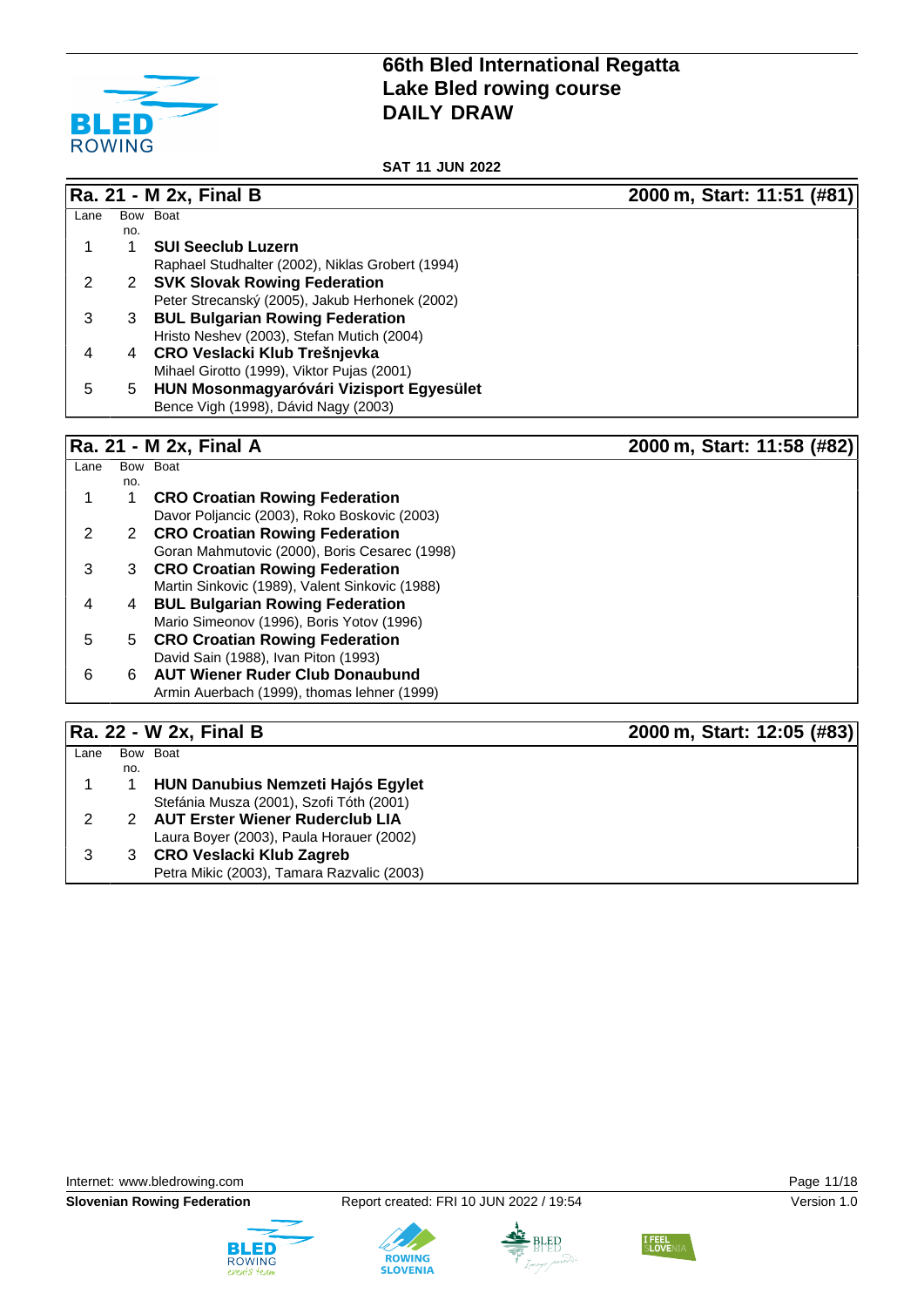

**SAT 11 JUN 2022**

**Ra. 22 - W 2x, Final A 2000 m, Start: 12:06 (#180)**

| Lane |     | Bow Boat                                                      |
|------|-----|---------------------------------------------------------------|
|      | no. |                                                               |
|      |     | <b>AUT Wiener Ruder Club Donaubund</b>                        |
|      |     | Mirta Buchinger-Cvar (1984), Laura Piontek-Bakic (1988)       |
|      | 2   | <b>HUN Hungarian Rowing Federation</b>                        |
|      |     | Natália Luca Kas (2002), Viktória Harsányi (2003)             |
| 3    | 3   | AUT Salzburger RK MÖVE / Völkermarkter STV 1868; Sekt. Rudern |
|      |     | Tabea Minichmayr (1999), Katharina Lobnig (1998)              |
| 4    | 4   | AUT Union RV Pöchlarn / RV Wiking Linz                        |
|      |     | Emma Gutsjahr (2004), Greta Haider (2005)                     |
| 5    |     | 5 HUN Hungarian Rowing Federation                             |
|      |     | Eszter Fehérvári (2002), Dorina Szili (2000)                  |
| 6    | 6.  | CRO Hrvatski Veslacki Klub Mornar                             |
|      |     | Lea Farac (2000), Nina Farac (2003)                           |
|      |     |                                                               |

**Ra. 23 - M 2-, Final B 2000 m, Start: 12:12 (#84)**

| Lane |     | Bow Boat                                        |
|------|-----|-------------------------------------------------|
|      | no. |                                                 |
|      |     | HUN Magyar Testgyakorlók Köre Budapest          |
|      |     | László Szekér (1985), Domonkos Széll (1989)     |
|      |     | <b>AUT WSV Ottensheim / RV Seewalchen</b>       |
|      |     | Leon Lindorfer (2003), Mathias Mair (2003)      |
|      |     | <b>SRB Veslacki klub Smederevo</b>              |
|      |     | Marko Torbica (2000), Miroslav Jovanovic (2002) |
|      |     | <b>SLO Rowing Club Ljubljanica</b>              |
|      |     | Azbe Magajna (2002), Miha Peric Poljanec (2004) |
|      |     |                                                 |

# **Ra. 23 - M 2-, Final A 2000 m, Start: 12:19 (#85)**

| Lane |     | Bow Boat                                        |  |
|------|-----|-------------------------------------------------|--|
|      | no. |                                                 |  |
|      |     | <b>CZE Veslarský klib HAMR</b>                  |  |
|      |     | Ales Pospisil (2000), Martin Pfeifer (2002)     |  |
|      | 2   | <b>HUN Hungarian Rowing Federation</b>          |  |
|      |     | Tamás Juhász (2002), Dominik Koncsik (2002)     |  |
| 3    |     | 3 CRO Croatian Rowing Federation                |  |
|      |     | Patrik Loncaric (2000), Anton Loncaric (2000)   |  |
| 4    | 4   | <b>BUL Bulgarian Rowing Federation</b>          |  |
|      |     | Tsvetomir Malinov (2003), Ivan Yankulov (2003)  |  |
| 5    |     | 5 AUT Linzer RV Ister / WSV Ottensheim          |  |
|      |     | Adrian Reininger (2000), David Suckert (2002)   |  |
| 6    | b   | <b>HUN Hungarian Rowing Federation</b>          |  |
|      |     | Gergo Szentpáli (2000), Balázs Szentpáli (2002) |  |

Internet: [www.bledrowing.com](http://www.bledrowing.com) **Page 12/18** 









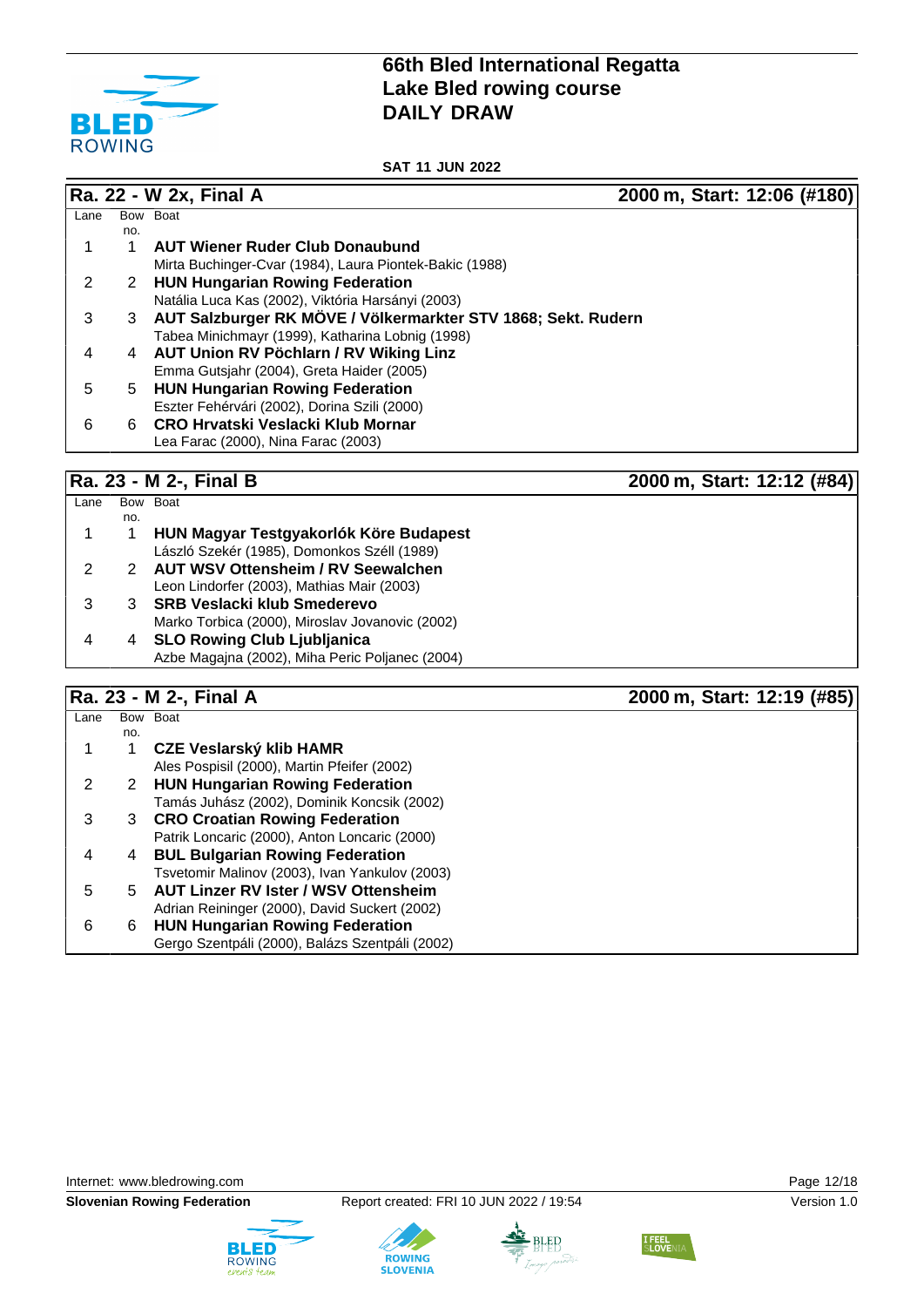

**SAT 11 JUN 2022**

### **Ra. 24 - W 2-, Final A 2000 m, Start: 12:26 (#86)**  $Lane$ no. Bow Boat 1 1 **HUN Hungarian Rowing Federation** Anna Gedeon (2002), Sára Bóka (2003) 2 2 **AUT RC Wels / WSV Ottensheim** Sophie Damberger (2002), Hannah Keplinger (2003) 3 3 **AUT RC Wels / WSV Ottensheim** Lisa Zehetmair (2003), Laura Swoboda (2003) 4 4 **CRO Croatian Rowing Federation** Ivana Jurkovic (1999), Josipa Jurkovic (1999) **Ra. 25 - BJM 4x, Final A 2000 m, Start: 12:33 (#87)**  $Lane$ no. Bow Boat 1 1 **BUL CSKA / Akademik Sofia** Kaloyan Ladzhov (2007), Hristo Velikov (2006), Mario Neykov (2006), Georgi Karamanov (2007) 2 2 **CRO Veslacki Klub Zagreb**

|   |    | — YINY TUYIMYIN INMM EMMIYM                                                                     |
|---|----|-------------------------------------------------------------------------------------------------|
|   |    | Adrian Babic Herceg (2007), Lucijan Vukotic (2007), Marko Šabic (2006), Vedran Herceg (2007)    |
| 3 |    | HUN Magyar Testgyakorlók Köre Budapest                                                          |
|   |    | Ferenc Szikora (2006), Barnabás Oláh (2007), Kristóf Majsai (2006), Gergo Szikora (2006)        |
| 4 |    | 4 SRB Veslacki klub Tamiš                                                                       |
|   |    | Mihajlo Markovic (2006), Marko Jancikin (2006), Petar Peric (2006), Pavle Milutinovic (2006)    |
| 5 |    | 5 SLO Rowing Club Argo                                                                          |
|   |    | Matija Bogdanovic (2007), Marcel Jagodnik (2006), Matia Bencic Lukac (2006), Vasja Rakar (2006) |
| 6 | 6. | <b>CRO Croatian Rowing Federation</b>                                                           |
|   |    | Nikola Knezic (2006), Filip Sarlija (2006), David Zebec (2006), Simon Kralj (2006)              |

### **Ra. 26 - BJW 4x, Final A 2000 m, Start: 12:40 (#88)** Lane Bow Boat no. 1 1 **SRB Veslacki klub Danubius 1885** Miljana Radivojevic (2006), Viktorija Lazic (2007), Lena Petrovic (2007), Nevena Velendecic (2007) 2 2 **AUT RV Wiking Linz / RV Seewalchen** Maria Hauser (2007), Emma Eckschlager (2006), Emma Ryba (2006), Flora Populorum (2006) 3 3 **HUN Danubius Nemzeti Hajós Egylet** Veronika Gáll (2006), Liliána Bors (2006), Hanga Kiss (2006), Tamara Kulifai (2007) 4 4 **AUT Erster Wiener Ruderclub LIA** Anja Bartl (2006), Elizaveta Mazets (2006), Ines Wagner (2007), Johanna Vychytil (2007) 5 5 **CRO Croatian Rowing Federation** Nika Ivekovic (2006), Franka Zorcic (2006), Donata Elez (2006), Greta Dragisic (2007)





**ROWING** 



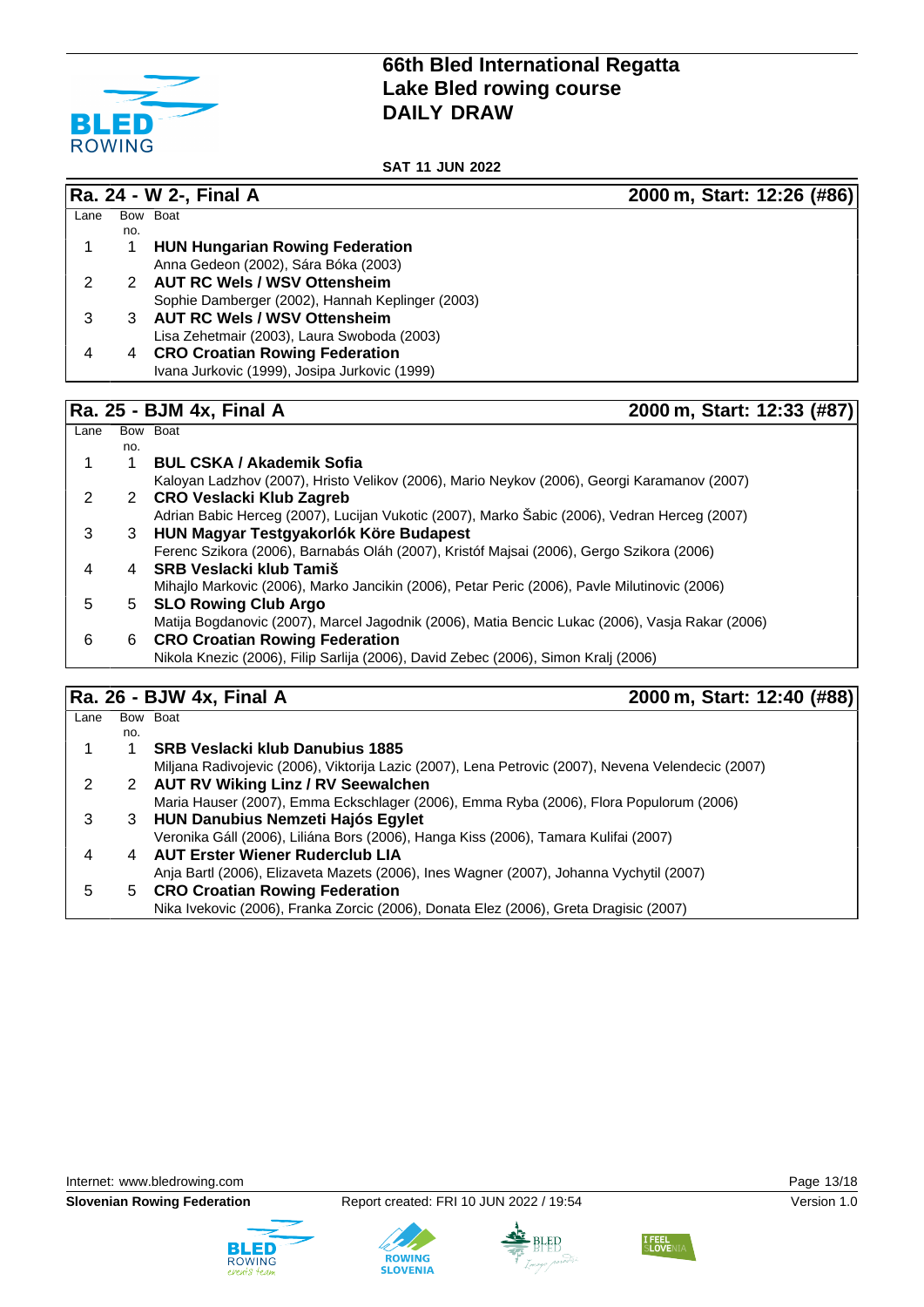

**SAT 11 JUN 2022**

### **Ra. 27 - LM 2x, Final A 2000 m, Start: 12:47 (#90)**  $Lane$ no. Bow Boat 1 1 **BUL CSKA / Levsky** Bozhidar Zahov (1998), July Trendafilov (2002) 2 2 **HUN Hungarian Rowing Federation** Balázs Szollosi (2002), Henry Bridge (2001) 3 3 **HUN GYAC Evezos / Szolnoki Sportcentrum** Bence Szabó (1997), Kálmán Furkó (1997) 4 4 **CRO VK Neptun / VK Tresnjevka** LOVRO CONDRIC (2000), Tin Jednobrkovic (2001) 5 5 **SRB Veslacki klub Danubius 1885** Ratko Bundalo (2003), Ivan Katic (2001) 6 6 **HUN GYAC Evezos / Vác VEC** Roland Szigeti (1993), Tamás Fenyodi (1999)

### **Ra. 31 - M 8+, Final A 2000 m, Start: 12:54 (#91)**

| Lane |     | Bow Boat                                                                                                        |
|------|-----|-----------------------------------------------------------------------------------------------------------------|
|      | no. |                                                                                                                 |
|      |     | CRO Hrvatski Veslacki Klub Gusar                                                                                |
|      |     | Antonio Grubisa (2001), Fabjan Fabjanac (2001), Josip Tonkovic (2001), Karlo Borkovic (2001), Bruno Majic       |
|      |     | (2001), Mario Maric (1999), Mate Kuko (2001), Toni Lovrincevic (2001), Cox Ivan Mustapic (2008)                 |
|      |     | 2 HUN Hungarian Rowing Federation                                                                               |
|      |     | Zsolt Ármin Hajdú (2002), Mihály Ujhelyi (2002), Áron Nagyszokolyai (2003), Gergely Szász (2001), Miklós Király |
|      |     | (2001), Gábor Szabó (2002), Bálint Pomázi (2001), Mátyás Domokos (2000), Cox Dominik Temesi (2007)              |
|      |     | 3 HUN BSSC / Csepel EK SE                                                                                       |
|      |     | Miklós Molnár (2004), Gorán Veto (2006), Tallos Farkas (2000), Örs Bóka (1995), Andor Szalai (2002), János      |
|      |     | Cselinácz (1996), Márton Hopp (1998), Patrik Porvarzsnyik (1998), Cox Dorottya Karacsony (1990)                 |
|      |     |                                                                                                                 |

**Ra. 1 - M 4-, Final A 2000 m, Start: 12:54 (#181)**

 $Lane$ no. Bow Boat

### 4 4 **INT Austria / RV Wiking Linz**

Fabian Gillhofer (2001), Xaver Haider (2000), Michal Karlovsky (2001), Vitus Haider (2002)

### **Ra. 103 - JM 1x, Heat 1 2000 m, Start: 15:30 (#92)**

 $Lane$ no. Bow Boat

### **Ra. 103 - JM 1x, Heat 2 2000 m, Start: 15:35 (#93)**

 $Lane$ no. Bow Boat

## **Ra. 103 - JM 1x, Heat 3 2000 m, Start: 15:40 (#94)**

 $I$ ane no. Bow Boat

## **Ra. 103 - JM 1x, Heat 4 - Ccncelled 2000 m, Start: 15:45 (#95)**

Lane no. Bow Boat

Internet: [www.bledrowing.com](http://www.bledrowing.com) Page 14/18





**ROWING** 



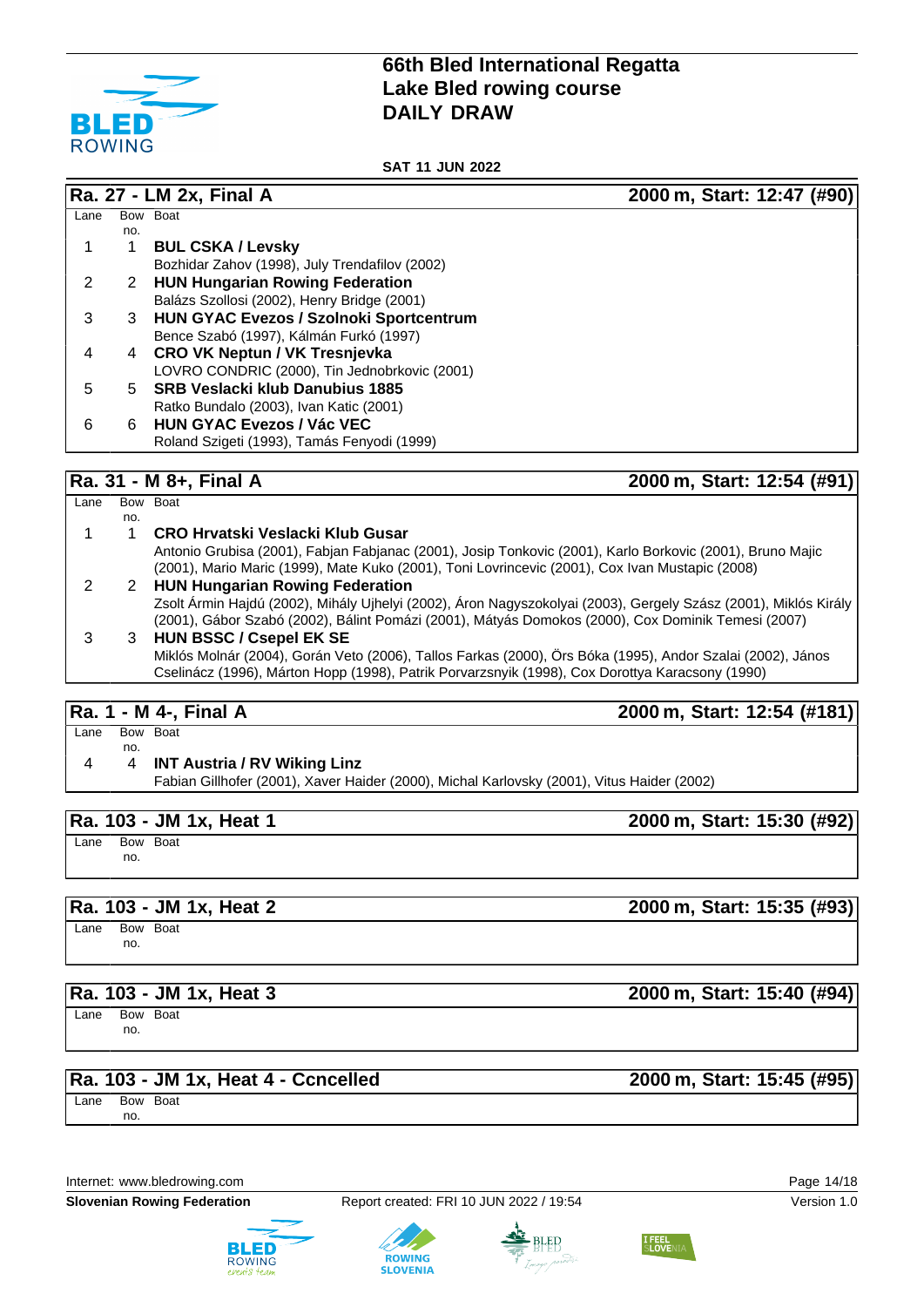

**SAT 11 JUN 2022**

### **Ra. 104 - JW 1x, Heat 1 2000 m, Start: 15:50 (#96)**

Lane Bow Boat no.

### **Ra. 104 - JW 1x, Heat 2 2000 m, Start: 15:55 (#97)**

Lane Bow Boat no.

### **Ra. 104 - JW 1x, Heat 3 2000 m, Start: 16:00 (#98)**

Lane Bow Boat no.

### **Ra. 105 - JM 2-, Heat 1 2000 m, Start: 16:05 (#99)**

Lane Bow Boat no.

### **Ra. 105 - JM 2-, Heat 2 2000 m, Start: 16:10 (#100)**

Lane Bow Boat no.

### **Ra. 107 - JM 2x, Heat 1 2000 m, Start: 16:15 (#101)**

Lane Bow Boat no.

Lane Bow Boat no.

### **Ra. 109 - LM 1x, Heat 1 2000 m, Start: 16:25 (#103)**

Lane Bow Boat no.

Lane Bow Boat no.

### **Ra. 110 - LW 1x, Heat 1 - Ccncelled 2000 m, Start: 16:35 (#105)**

Lane Bow Boat no.

## **Ra. 110 - LW 1x, Heat 2 - Ccncelled 2000 m, Start: 16:40 (#106)**

Lane Bow Boat no.

Internet: [www.bledrowing.com](http://www.bledrowing.com) Page 15/18











**Ra. 107 - JM 2x, Heat 2 2000 m, Start: 16:20 (#102)**

**Ra. 109 - LM 1x, Heat 2 2000 m, Start: 16:30 (#104)**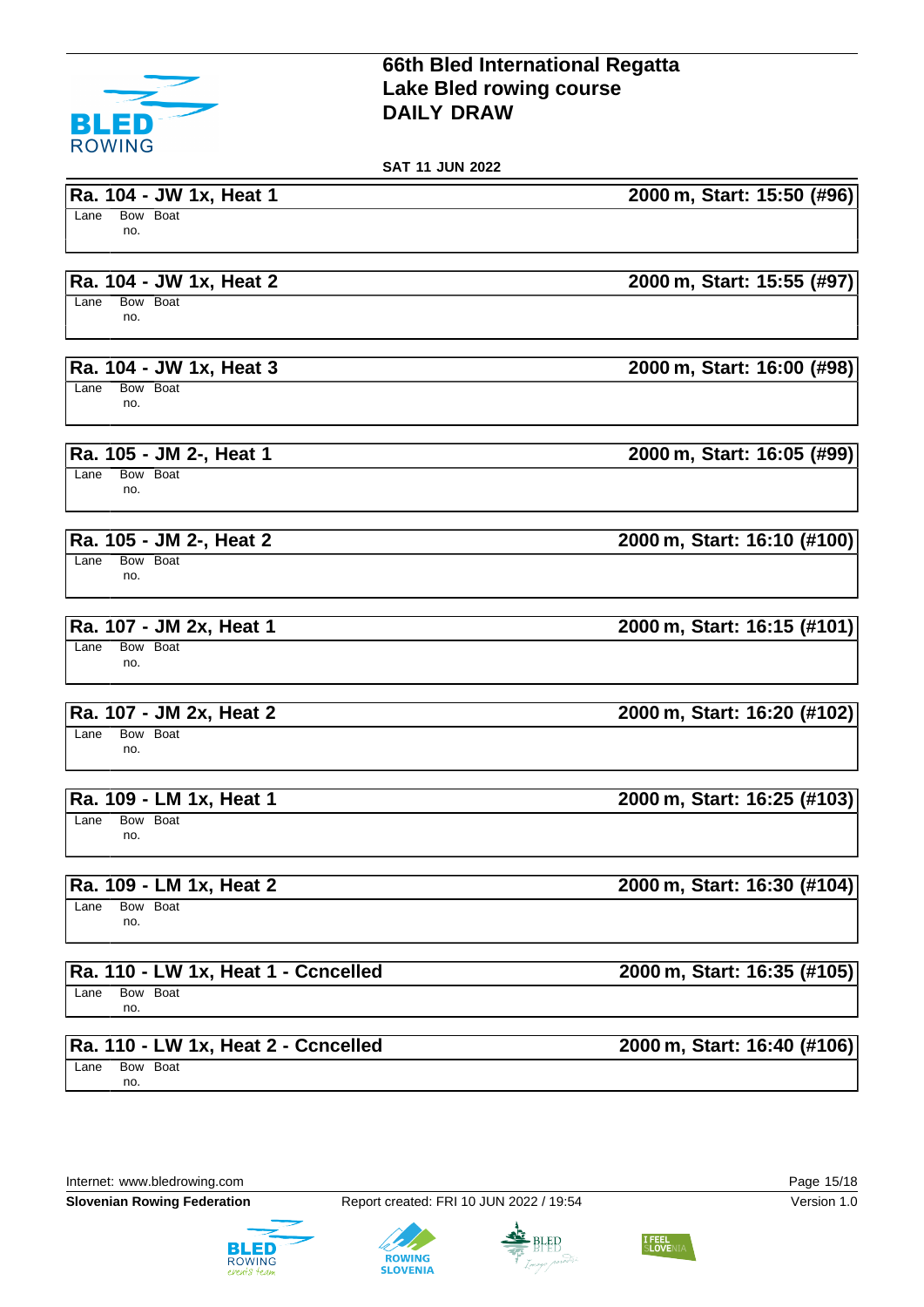

**SAT 11 JUN 2022**

### **Ra. 111 - JM 4-, Heat 1 2000 m, Start: 16:45 (#107)**

Lane Bow Boat no.

### **Ra. 111 - JM 4-, Heat 2 2000 m, Start: 16:50 (#108)**

Lane Bow Boat no.

### **Ra. 113 - JM 4x, Heat 1 2000 m, Start: 16:55 (#109)**

Lane Bow Boat no.

### **Ra. 113 - JM 4x, Heat 2 2000 m, Start: 17:00 (#110)**

Lane Bow Boat no.

Lane Bow Boat no.

Lane Bow Boat no.

 $Lane$ no. Bow Boat

| Ra. 116 - BJW 1x, Heat 2 |  |  |  |  |
|--------------------------|--|--|--|--|
|--------------------------|--|--|--|--|

 $Lane$ no. Bow Boat

Lane Bow Boat no.

 $Lane$ no. Bow Boat

Lane no. Bow Boat

Internet: [www.bledrowing.com](http://www.bledrowing.com) Page 16/18









**Ra. 115 - BJM 1x, Heat 1 2000 m, Start: 17:05 (#111)**

**Ra. 115 - BJM 1x, Heat 2 2000 m, Start: 17:10 (#112)**

**Ra. 116 - BJW 1x, Heat 1 2000 m, Start: 17:15 (#113)**

**Random, Start: 17:20 (#114)** 

**Ra. 117 - BJM 2x, Heat 1 2000 m, Start: 17:25 (#115)**

**Ra. 117 - BJM 2x, Heat 2 2000 m, Start: 17:30 (#116)**

**Ra. 117 - BJM 2x, Heat 3 2000 m, Start: 17:35 (#117)**

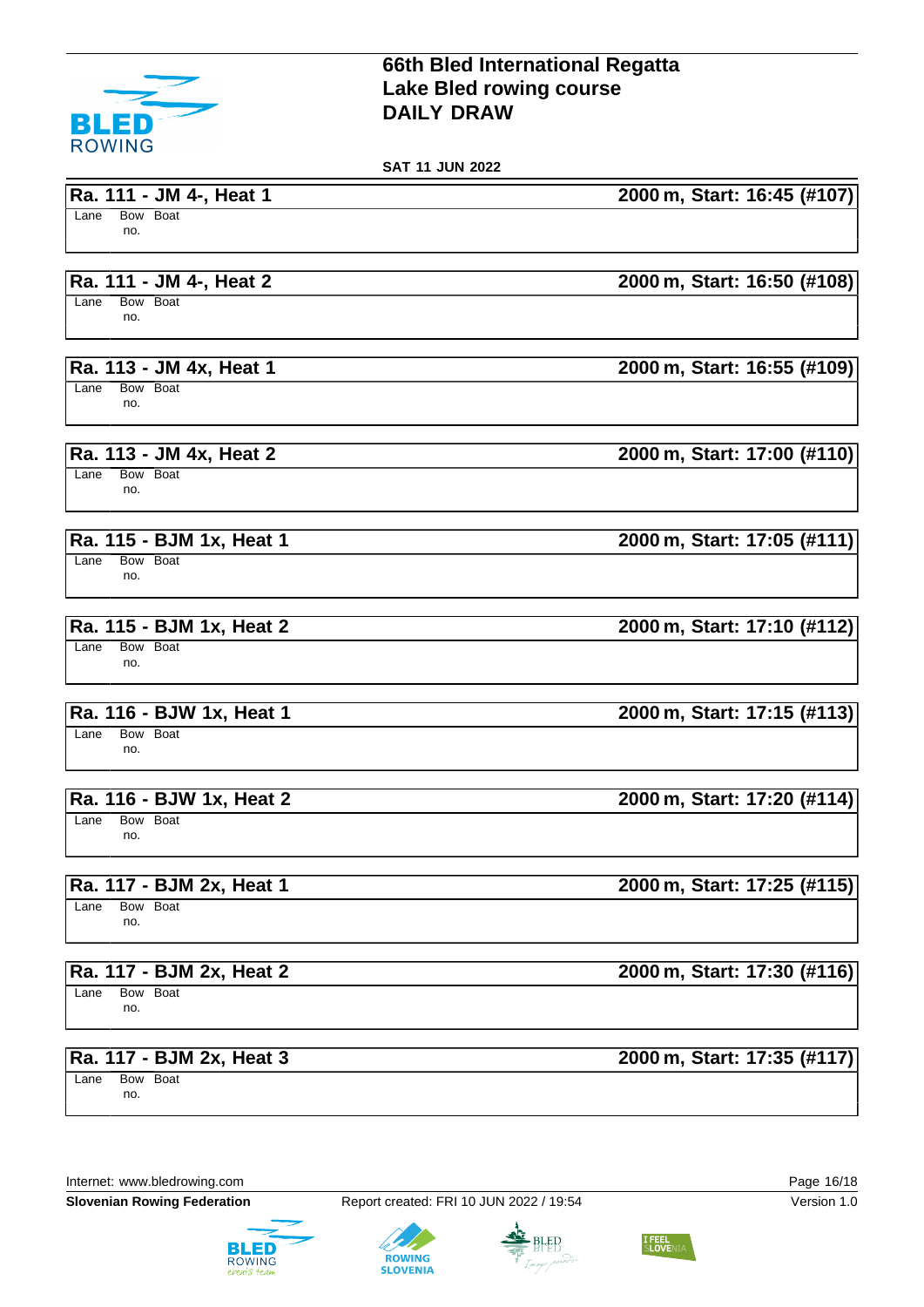

**SAT 11 JUN 2022**

### **Ra. 118 - BJW 2x, Heat 1 2000 m, Start: 17:40 (#118)**

Lane Bow Boat no.

### **Ra. 118 - BJW 2x, Heat 2 2000 m, Start: 17:45 (#119)**

Lane Bow Boat no.

### **Ra. 119 - M 1x, Heat 1 2000 m, Start: 17:50 (#120)**

Lane Bow Boat no.

Lane Bow Boat no.

Lane Bow Boat no.

Lane Bow Boat no.

Lane Bow Boat no.

Lane Bow Boat no.

Lane Bow Boat no.

# **Ra. 121 - M 2x, Heat 2 2000 m, Start: 18:25 (#126)**

Lane Bow Boat no.

### **Ra. 123 - M 2-, Heat 1 2000 m, Start: 18:30 (#127)**

Lane Bow Boat no.











**Ra. 119 - M 1x, Heat 2 2000 m, Start: 17:55 (#121)**

**Ra. 119 - M 1x, Heat 3 2000 m, Start: 18:00 (#122)**

**Ra. 120 - W 1x, Heat 1 2000 m, Start: 18:05 (#123)**

**Ra. 120 - W 1x, Heat 2 2000 m, Start: 18:10 (#124)**

**Ra. 120 - W 1x, Heat 3 2000 m, Start: 18:15 (#179)**

**Ra. 121 - M 2x, Heat 1 2000 m, Start: 18:20 (#125)**